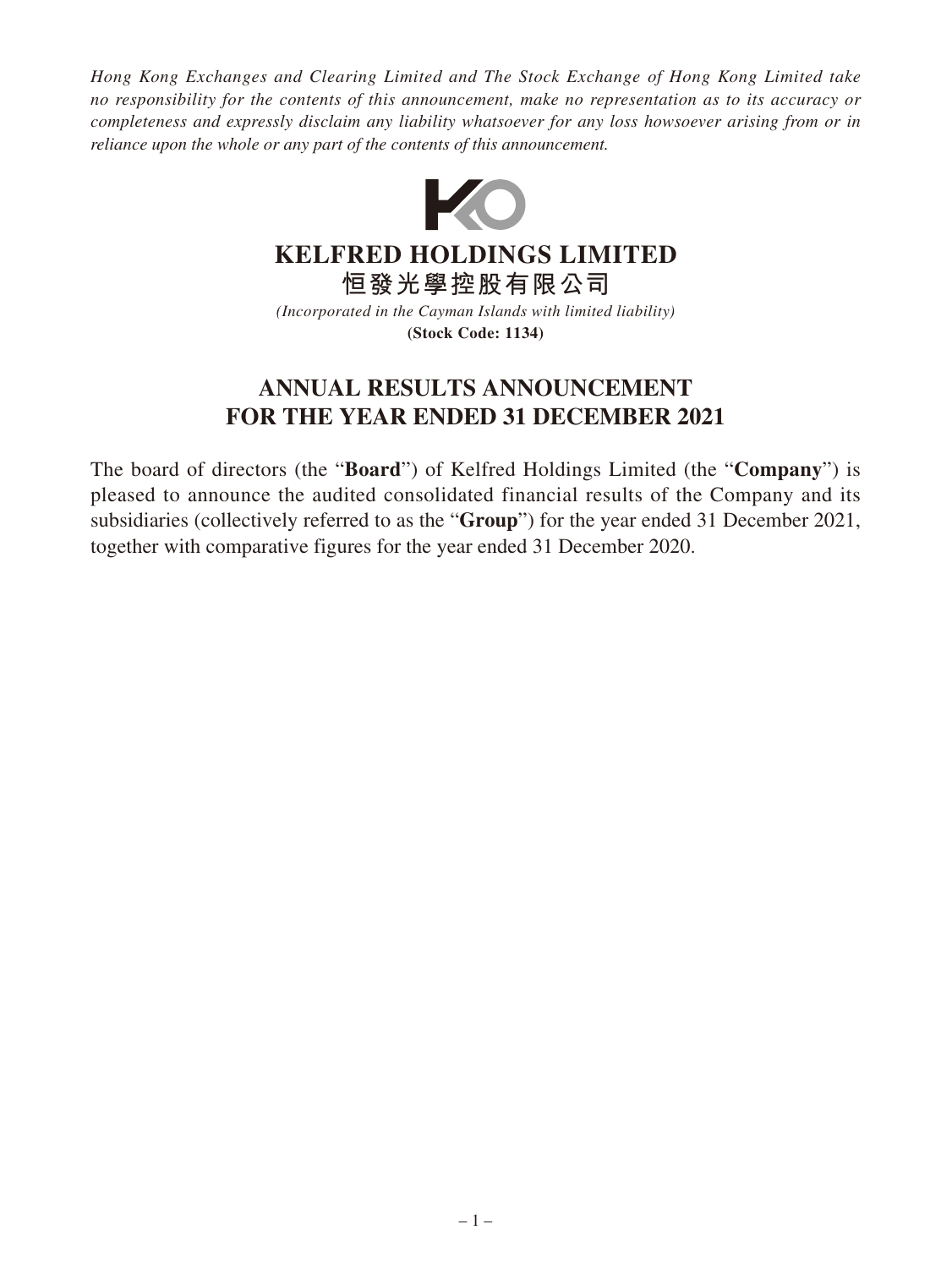# **CONSOLIDATED STATEMENT OF PROFIT OR LOSS**

For the year ended 31 December 2021

|                                             |                  | 2021            | 2020                     |
|---------------------------------------------|------------------|-----------------|--------------------------|
|                                             | <b>Note</b>      | <b>HK\$'000</b> | <b>HK\$'000</b>          |
| <b>Revenue</b>                              | $\overline{4}$   | 434,732         | 354,183                  |
| Cost of sales                               |                  | (366,290)       | (294, 043)               |
| <b>Gross profit</b>                         |                  | 68,442          | 60,140                   |
| Other income                                | $\mathfrak{H}$   | 8,510           | 6,550                    |
| Other losses                                | 6                | (3,182)         | (7,406)                  |
| Impairment loss for trade receivables       |                  | (189)           | (1,684)                  |
| Selling and distribution expenses           |                  | (13,762)        | (14, 407)                |
| Administrative and other operating expenses |                  | (60, 924)       | (54, 792)                |
| <b>Loss from operations</b>                 |                  | (1,105)         | (11,599)                 |
| Finance costs, net                          | $\boldsymbol{7}$ | (482)           | (591)                    |
| Loss before tax                             |                  | (1,587)         | (12,190)                 |
| Income tax expenses                         | $\delta$         | (553)           | (1, 331)                 |
| Loss for the year                           | 9                | (2,140)         | (13,521)                 |
| Attributable to:                            |                  |                 |                          |
| Owners of the Company                       |                  | (2,140)         | (13,402)                 |
| Non-controlling interests ("NCI")           |                  |                 | (119)                    |
|                                             |                  | (2,140)         | (13,521)                 |
| Loss per share for loss attributable to     |                  |                 |                          |
| owners of the Company                       |                  |                 |                          |
| - Basic and diluted                         | 11               | (HK0.43 cents)  | $(HK2.68 \text{ cents})$ |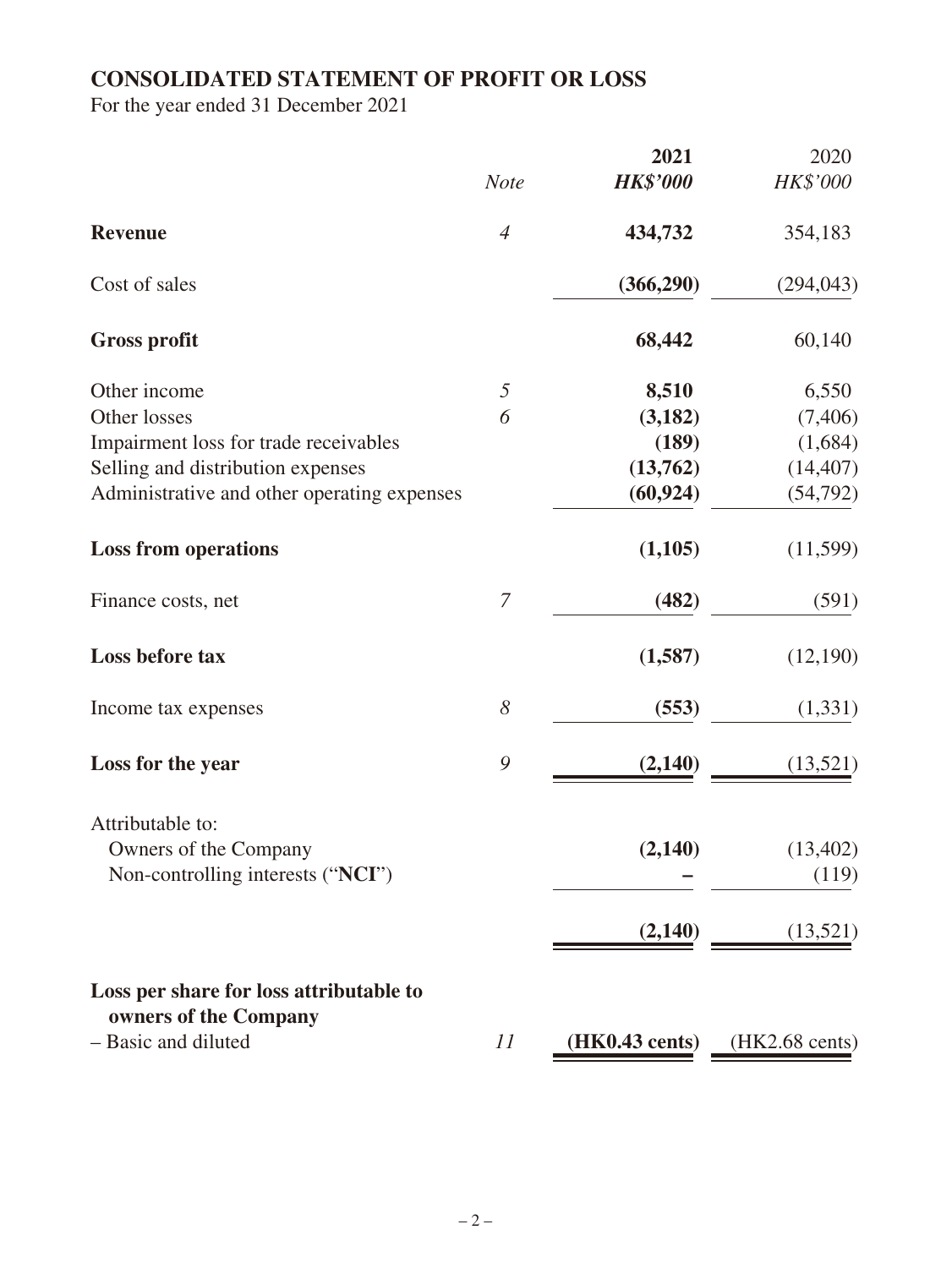# **CONSOLIDATED STATEMENT OF PROFIT OR LOSS AND OTHER COMPREHENSIVE INCOME**

For the year ended 31 December 2021

|                                                        | 2021<br><b>HK\$'000</b> | 2020<br><b>HK\$'000</b> |
|--------------------------------------------------------|-------------------------|-------------------------|
| Loss for the year                                      | (2,140)                 | (13,521)                |
| Other comprehensive income:                            |                         |                         |
| Items that may be reclassified to profit or loss:      |                         |                         |
| Exchange differences on translating foreign operations | 3,249                   | 7,535                   |
| Other comprehensive income for the year, net of tax    | 3,249                   | 7,535                   |
| Total comprehensive income for the year                | 1,109                   | (5,986)                 |
| Attributable to:                                       |                         |                         |
|                                                        | 1,109                   | (5,867)                 |
| Owners of the Company                                  |                         |                         |
| <b>NCI</b>                                             |                         | (119)                   |
|                                                        | 1,109                   | (5,986)                 |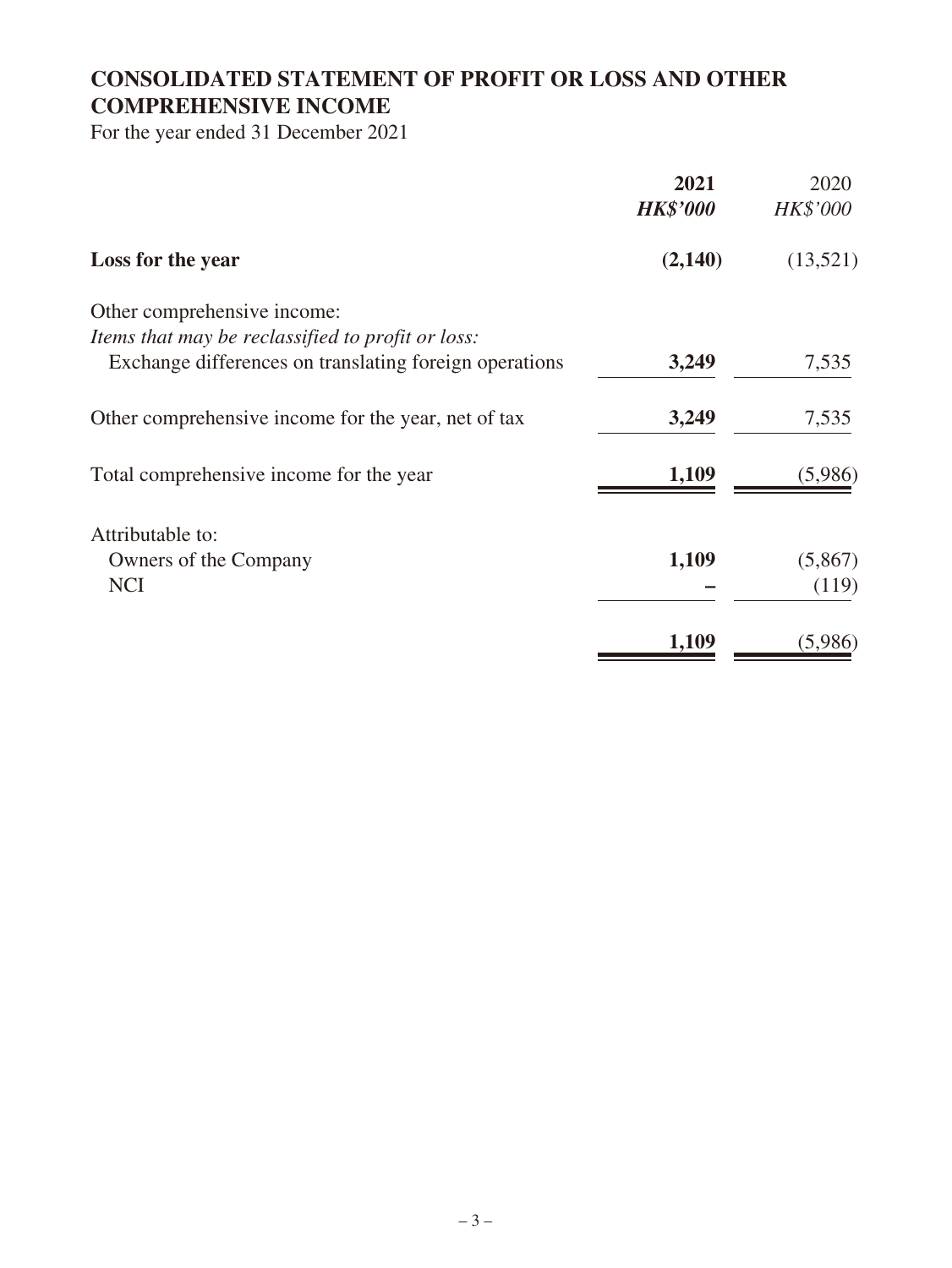# **CONSOLIDATED STATEMENT OF FINANCIAL POSITION**

As at 31 December 2021

|                                                 | <b>Note</b> | 2021<br><b>HK\$'000</b> | 2020<br>HK\$'000 |
|-------------------------------------------------|-------------|-------------------------|------------------|
| <b>Non-current assets</b>                       |             |                         |                  |
| Property, plant and equipment                   |             | 28,014                  | 33,438           |
| Right-of-use assets                             |             | 6,982                   | 8,035            |
| Deposits paid for property, plant and equipment |             | 783                     | 578              |
|                                                 |             | 35,779                  | 42,051           |
| <b>Current assets</b>                           |             |                         |                  |
| Inventories                                     |             | 80,737                  | 59,732           |
| Trade receivables                               | 12          | 101,350                 | 94,646           |
| Prepayments, deposits and other receivables     |             | 13,336                  | 14,345           |
| Amount due from ultimate parent                 |             |                         | 16               |
| Bank and cash balances                          |             | 36,930                  | 76,384           |
|                                                 |             | 232,353                 | 245,123          |
| <b>Current liabilities</b>                      |             |                         |                  |
| Trade payables                                  | 13          | 52,665                  | 66,665           |
| Other payables and accruals                     | 13          | 22,391                  | 17,222           |
| <b>Contract liabilities</b>                     | 13          | 2,290                   | 4,108            |
| Lease liabilities                               |             | 2,551                   | 2,936            |
| <b>Bank borrowings</b>                          |             |                         | 8,000            |
| Current tax liabilities                         |             | 252                     | 266              |
|                                                 |             | 80,149                  | 99,197           |
| <b>Net current assets</b>                       |             | 152,204                 | 145,926          |
| <b>Total assets less current liabilities</b>    |             | 187,983                 | 187,977          |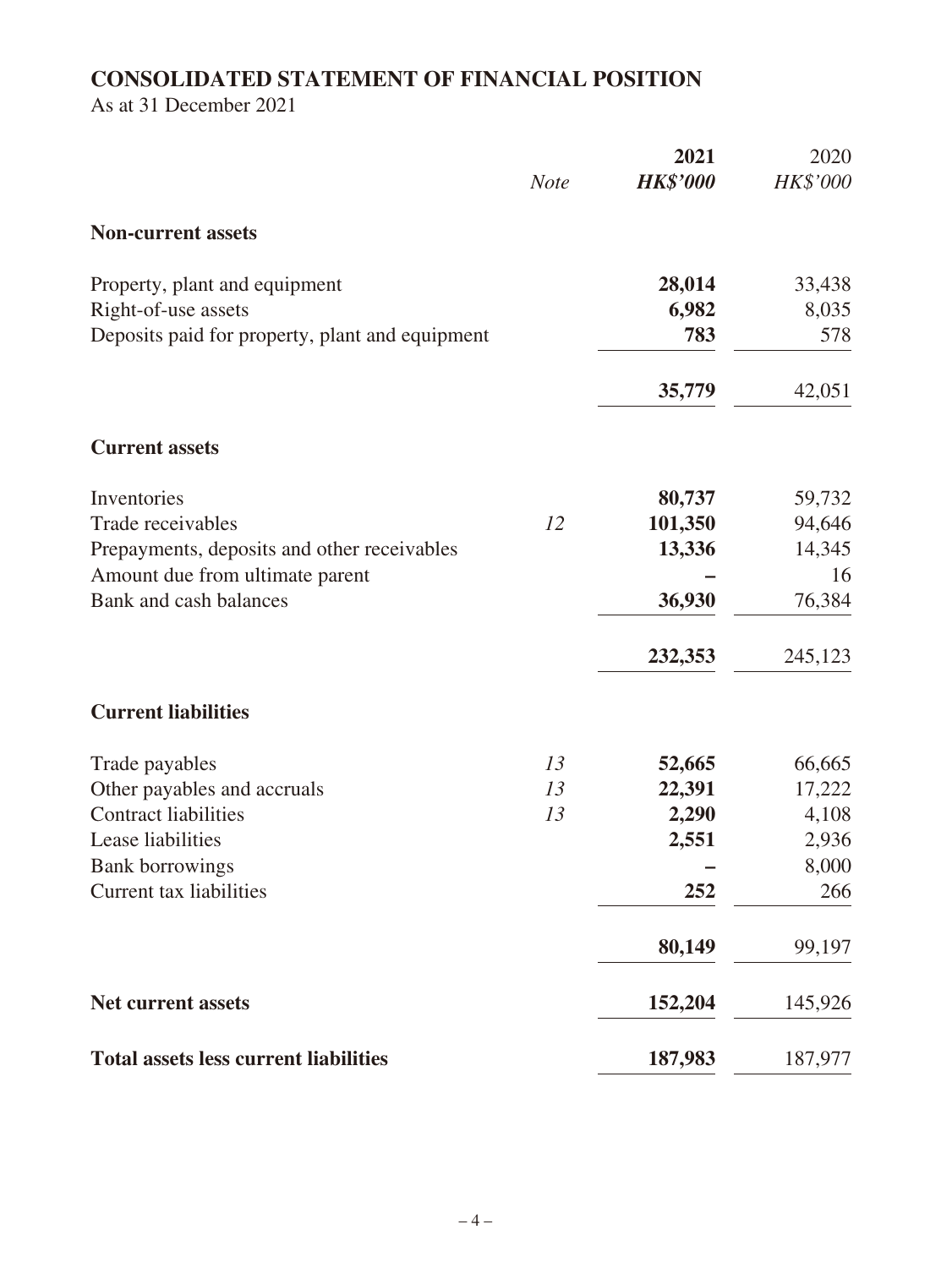# **CONSOLIDATED STATEMENT OF FINANCIAL POSITION**

As at 31 December 2021

|                                | <b>Note</b> | 2021<br><b>HK\$'000</b> | 2020<br><b>HK\$'000</b> |
|--------------------------------|-------------|-------------------------|-------------------------|
| <b>Non-current liabilities</b> |             |                         |                         |
| Lease liabilities              |             | 1,453                   | 2,556                   |
| Deferred tax liabilities       |             | 198                     | 198                     |
|                                |             | 1,651                   | 2,754                   |
| <b>NET ASSETS</b>              |             | 186,332                 | 185,223                 |
| <b>Capital and reserves</b>    |             |                         |                         |
| Share capital                  | 14          | 5,000                   | 5,000                   |
| Reserves                       |             | 181,332                 | 180,223                 |
| <b>TOTAL EQUITY</b>            |             | 186,332                 | 185,223                 |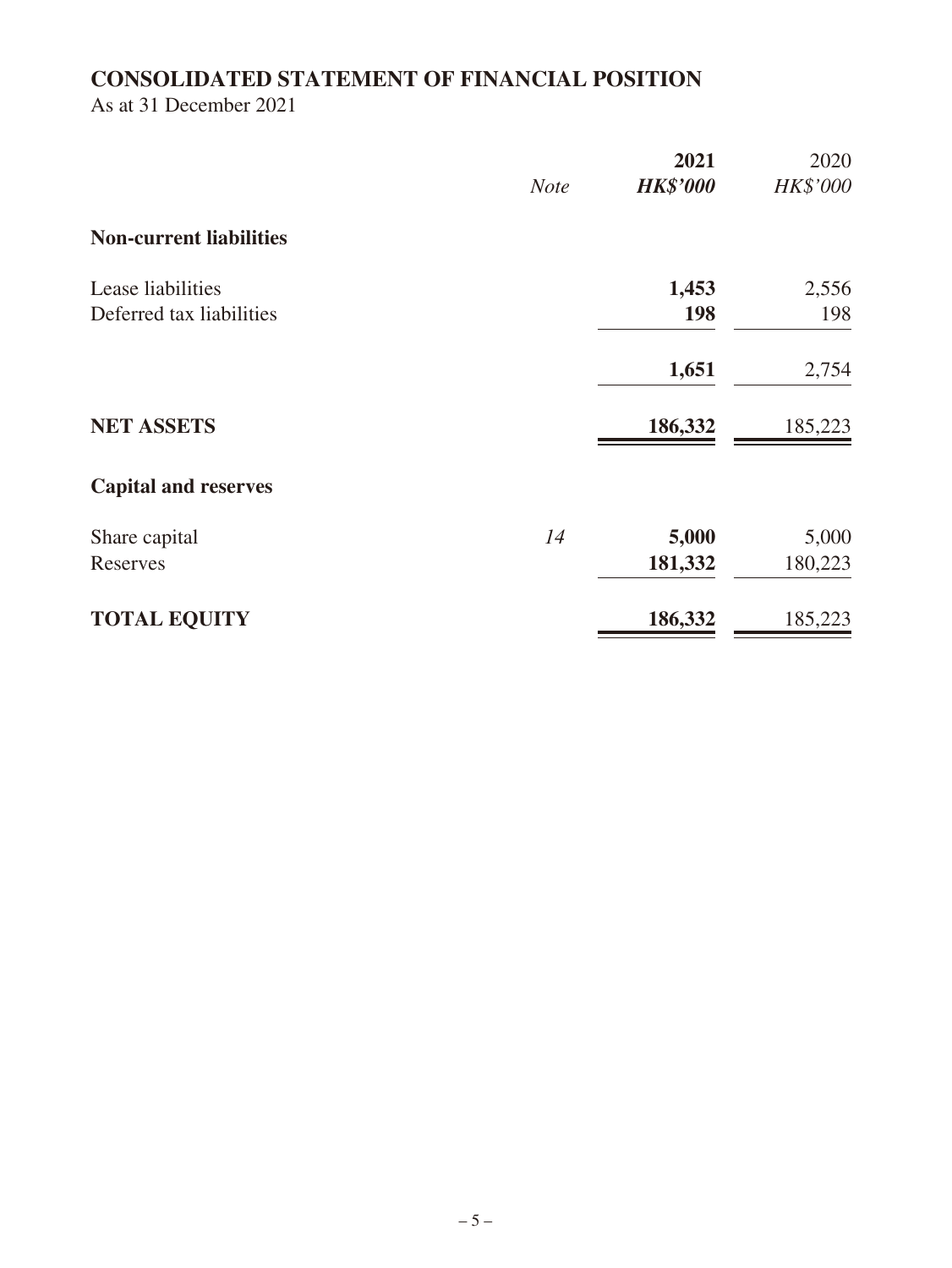### **NOTES TO THE CONSOLIDATED FINANCIAL STATEMENTS**

For the year ended 31 December 2021

# **1. GENERAL INFORMATION**

The Company was incorporated in the Cayman Islands on 20 April 2018 as an exempted company with limited liability. The address of its registered office is Windward 3, Regatta Office Park, PO Box 1350, Grand Cayman KY1-1108, Cayman Islands. The address of its principal place of business is Room 1606, 16/F., Block B, New Trade Plaza, 6 On Ping Street, Sha Tin, New Territories, Hong Kong. The Company's shares are listed on the Main Board of The Stock Exchange of Hong Kong Limited (the "**Stock Exchange**").

The Company is an investment holding company. The Group is principally engaged in manufacturing and sales of eyewear products.

In the opinion of the directors of the Company (the "**Directors**"), Conquer Holding Limited, a company incorporated in the British Virgin Islands ("**BVI**"), is the immediate and ultimate parent, and Mr. Kwok Kwan Fai, Mr. Kwok Kwan Yu and Ms. Chan Yin Wah are the ultimate controlling parties of the Company.

### **2. BASIS OF PREPARATION**

These consolidated financial statements have been prepared in accordance with all applicable Hong Kong Financial Reporting Standards ("**HKFRSs**") issued by the Hong Kong Institute of Certified Public Accountants (the "**HKICPA**"). HKFRSs comprise Hong Kong Financial Reporting Standards ("**HKFRS**"); Hong Kong Accounting Standards ("**HKAS**"); and Interpretations. These consolidated financial statements also comply with the applicable disclosure provisions of the Rules Governing the Listing of Securities on the Stock Exchange (the "**Listing Rules**") and with the disclosure requirements of the Companies Ordinance (Cap. 622).

The HKICPA has issued certain new and revised HKFRSs that are first effective or available for early adoption for the current accounting period of the Group. Note 3 provides information on any changes in accounting policies resulting from initial application of these developments to the extent that they are relevant to the Group for the current and prior accounting periods reflected in these consolidated financial statements.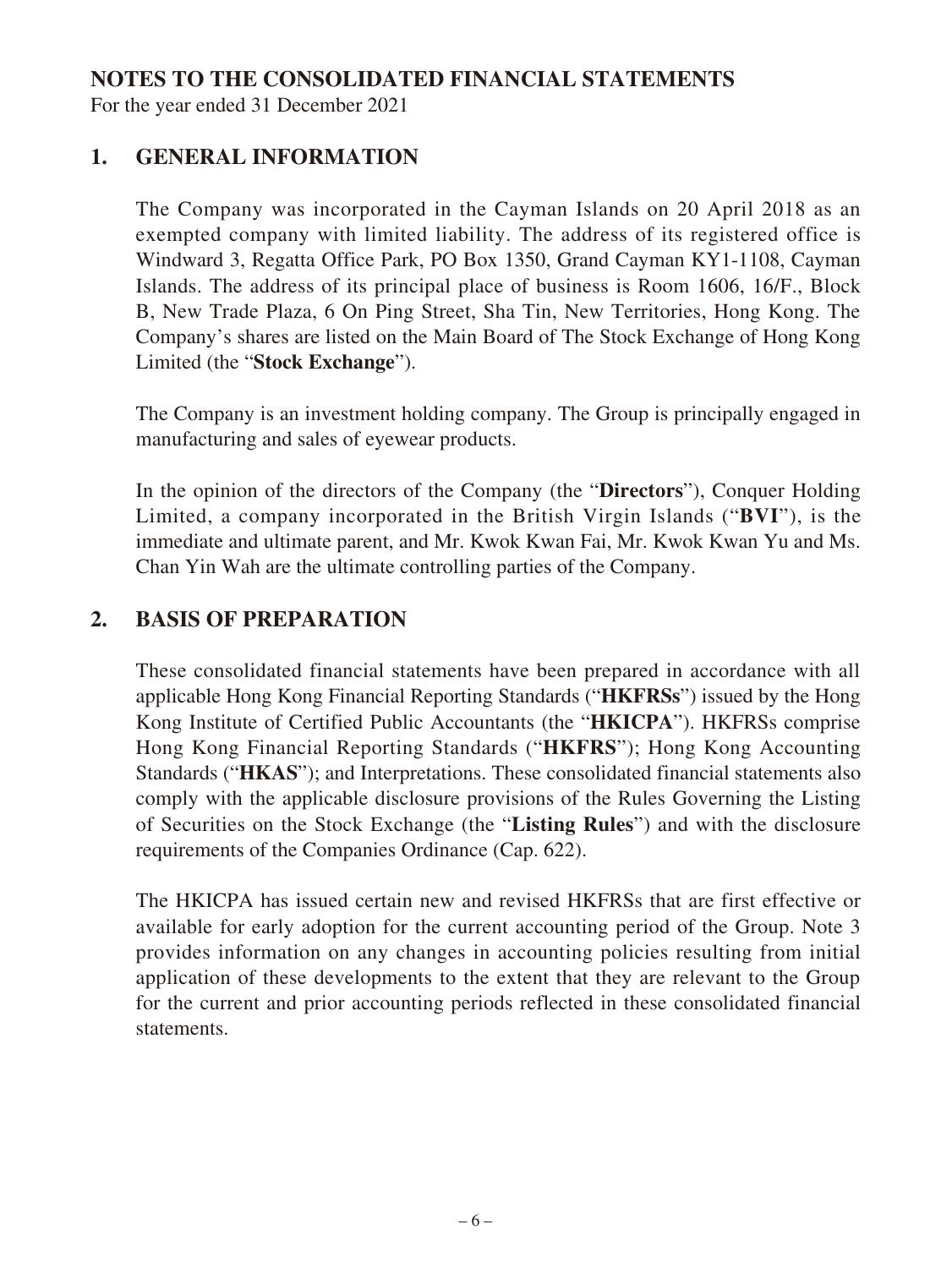# **3. ADOPTION OF NEW AND REVISED HONG KONG FINANCIAL REPORTING STANDARDS**

#### **(a) Application of new and revised HKFRSs**

The Group has applied the following amendments to HKFRSs issued by the HKICPA for the first time, which are mandatorily effective for the annual period beginning on or after 1 January 2021 for the preparation of the financial statements:

Amendments to HKFRS 16 COVID-19-Related Rent Concessions Amendments to HKFRS 9, HKAS 39, HKFRS 7, HKFRS 4 and HKFRS 16 Interest Rate Benchmark Reform — Phase 2

Except as described below, the application of the amendments to HKFRSs in the current year had no material impact on the Group's financial positions and performance for the current and prior years and/or on the disclosures set out in these financial statements.

#### *Amendments to HKFRS 16, COVID-19-Related Rent Concessions*

The amendment provides a practical expedient that allows a lessee to by-pass the need to evaluate whether certain qualifying rent concessions occurring as a direct consequence of the COVID-19 pandemic ("**COVID-19 Related Rent Concessions**") are lease modifications and, instead, account for those rent concessions as if they were not lease modifications. The practical expedient only applies to rent concessions occurring as a direct consequence of the COVID-19 pandemic and only if all of the following conditions are met: a) the change in lease payments results in revised consideration for the lease that is substantially the same as, or less than, the consideration for the lease immediately preceding the change; b) any reduction in lease payments affects only payments due on or before 30 June 2021; and c) there is no substantive change to other terms and conditions of the lease.

The amendments do not have an impact on these consolidated financial statements as the Group did not obtain any rent concessions during the year ended 31 December 2021.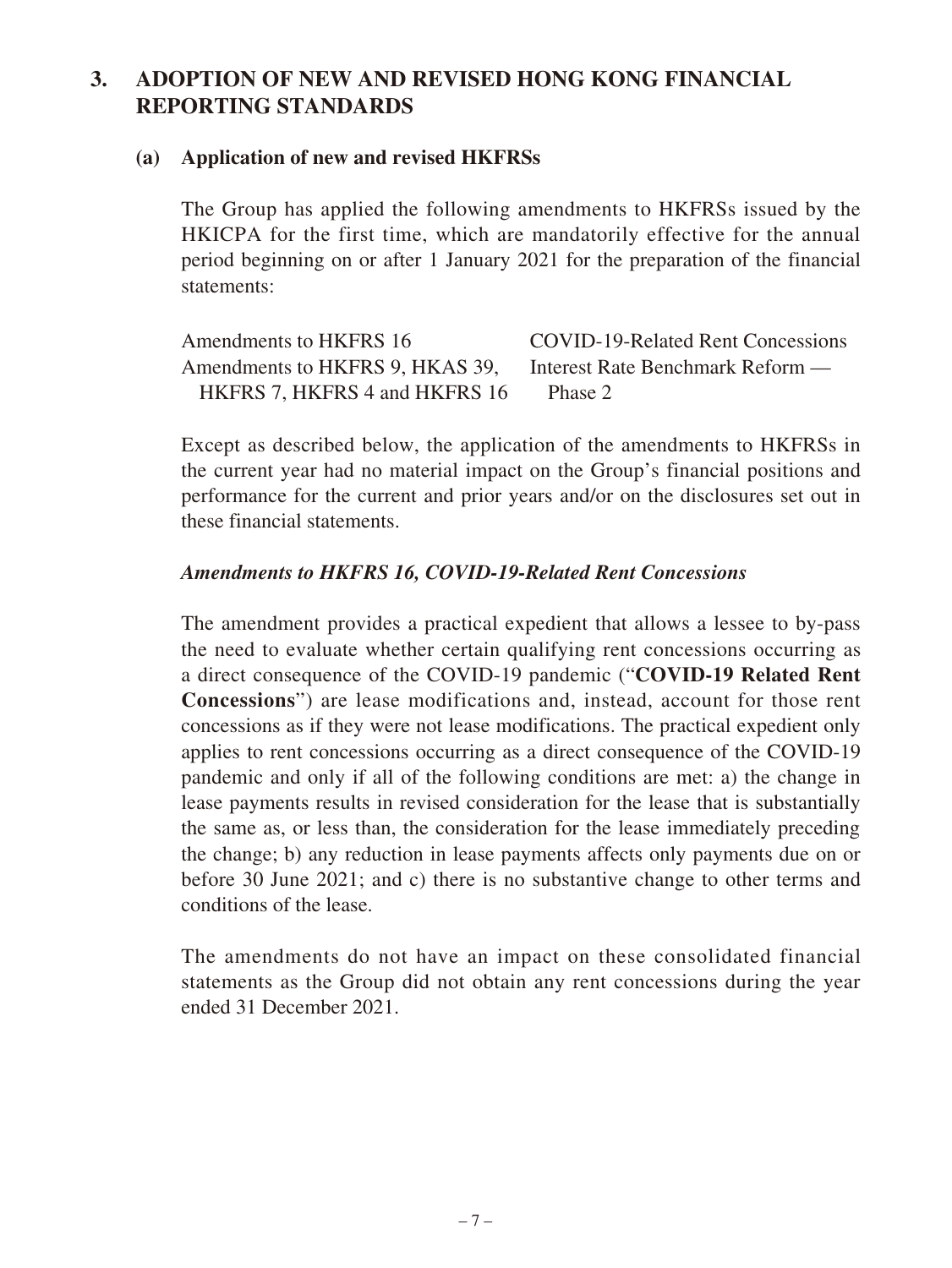### *Amendments to HKFRS 9, HKAS 39, HKFRS 7, HKFRS 4 and HKFRS 16, Interest Rate Benchmark Reform — Phase 2*

The amendments provide targeted reliefs from (i) accounting for changes in the basis for determining contractual cash flows of financial assets, financial liabilities and lease liabilities as modifications, and (ii) discontinuing hedge accounting when an interest rate benchmark is replaced by an alternative benchmark rate as a result of the reform of interbank offered rates ("**IBOR Reform**").

The amendments do not have an impact on these consolidated financial statements as the Group does not have contracts that are indexed to benchmark interest rates which are subject to the IBOR Reform.

#### **(b) New and revised HKFRSs in issue but not yet effective**

The Group has not applied any new and revised HKFRSs that have been issued but are not yet effective for the financial year beginning 1 January 2021. These new and revised HKFRSs include the following which may be relevant to the Group.

|                                                                                        | <b>Effective for</b><br>accounting periods<br>beginning on or<br>after |
|----------------------------------------------------------------------------------------|------------------------------------------------------------------------|
| Amendments to HKFRS 16 Leases — COVID-19<br><b>Related Rent Concessions</b>            | 1 April 2021                                                           |
| Amendments to HKFRS 3 Business Combination —<br>Reference to the Conceptual Framework  | 1 January 2022                                                         |
| Amendments to HKAS 16 Property, Plant and Equipment<br>— Proceeds before Intended Use  | 1 January 2022                                                         |
| Amendments to HKAS 37 Onerous Contracts — Cost of<br><b>Fulfilling a Contract</b>      | 1 January 2022                                                         |
| Annual Improvements to HKFRSs 2018–2020 Cycle                                          | 1 January 2022                                                         |
| Amendments to HKAS 1 Classification of Liabilities as<br><b>Current or Non-current</b> | 1 January 2023                                                         |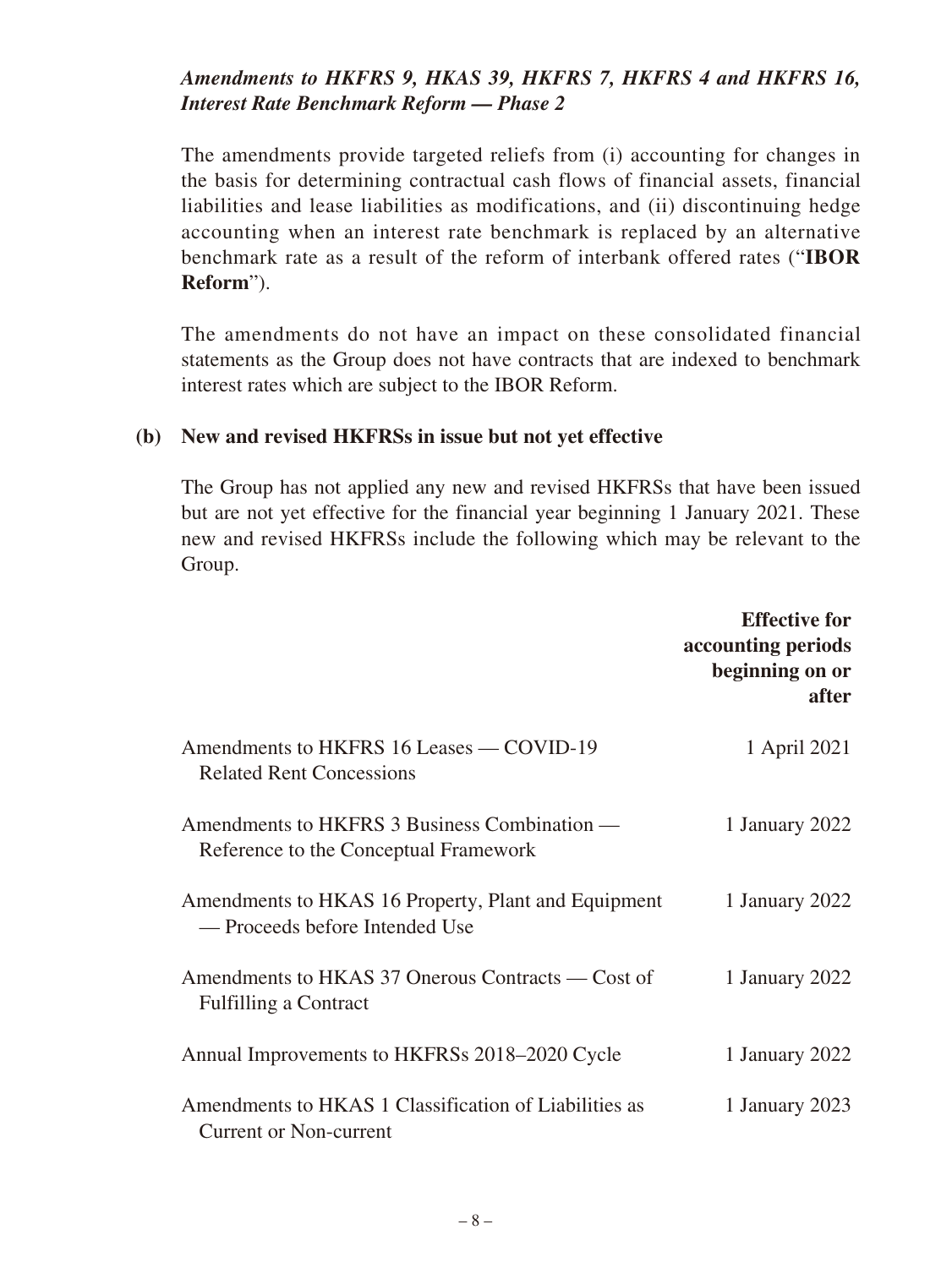|                                                                                                                                                                            | <b>Effective for</b><br>accounting periods<br>beginning on or<br>after |
|----------------------------------------------------------------------------------------------------------------------------------------------------------------------------|------------------------------------------------------------------------|
| Amendments to HKAS 1 Presentation of Financial<br><b>Statements and HKFRS Practice Statement 2 Making</b><br>Materiality Judgements — Disclosure of Accounting<br>Policies | 1 January 2023                                                         |
| Amendments to HKAS 8 Accounting Policies, Changes<br>in Accounting Estimates and Errors — Definition of<br><b>Accounting Estimates</b>                                     | 1 January 2023                                                         |
| Amendments to HKAS 12 Income Taxes — Deferred Tax<br>Related to Assets and Liabilities Arising from a Single<br>Transaction                                                | 1 January 2023                                                         |

The Group is in the process of making an assessment of what the impact of these amendments and new standards is expected to be in the period of initial application. So far it has concluded that the adoption of them is unlikely to have a significant impact on the consolidated financial statements.

# **4. REVENUE AND SEGMENT INFORMATION**

Revenue represents the amounts received and receivable from sales of eyewear products recognised at a point in time during the year ended 31 December 2021.

### **Segment information**

The executive directors of the Company, being the chief operating decision makers, regularly review revenue analysis by customers and by locations. The executive directors of the Company considered the operating activities of designing, manufacturing and sales of eyewear products as a single operating segment. The operating segment has been identified on the basis of internal management reports prepared and is regularly reviewed by the executive directors of the Company. The executive directors of the Company review the overall results, assets and liabilities of the Group as a whole to make decisions about resources allocation. Accordingly, no analysis of this single operating segment is presented.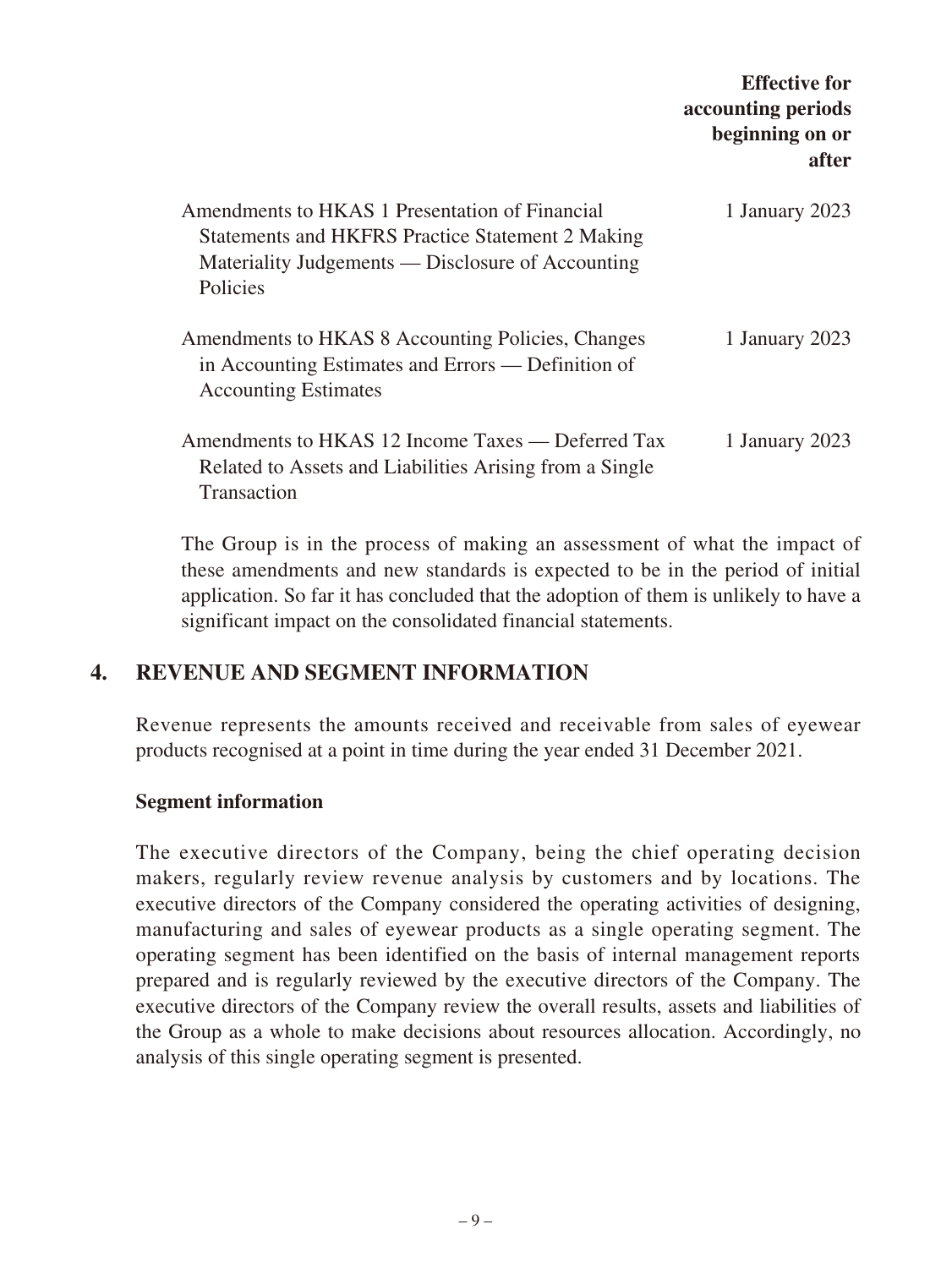# **Geographical information**

Revenue from external customers, based on location of delivery to customers is as follows:

|                      | 2021<br><b>HK\$'000</b> | 2020<br>HK\$'000 |
|----------------------|-------------------------|------------------|
|                      |                         |                  |
| <b>Revenue</b>       |                         |                  |
| Italy                | 112,217                 | 69,302           |
| United Kingdom       | 95,735                  | 78,777           |
| <b>Netherlands</b>   | 76,582                  | 56,860           |
| Hong Kong            | 61,203                  | 59,109           |
| <b>United States</b> | 29,293                  | 15,749           |
| Spain                | 15,513                  | 32,283           |
| Japan                | 11,955                  | 9,691            |
| Australia            | 5,470                   | 6,467            |
| Others               | 26,764                  | 25,945           |
|                      | 434,732                 | 354,183          |

An analysis of the Group's non-current assets by their physical geographical location is as follows:

|                                                              | 2021<br><b>HK\$'000</b> | 2020<br>HK\$'000 |
|--------------------------------------------------------------|-------------------------|------------------|
| Hong Kong<br>The People's Republic of China (" <b>PRC</b> ") | 5,041<br>29,955         | 5,284<br>36,189  |
|                                                              | 34,996                  | 41,473           |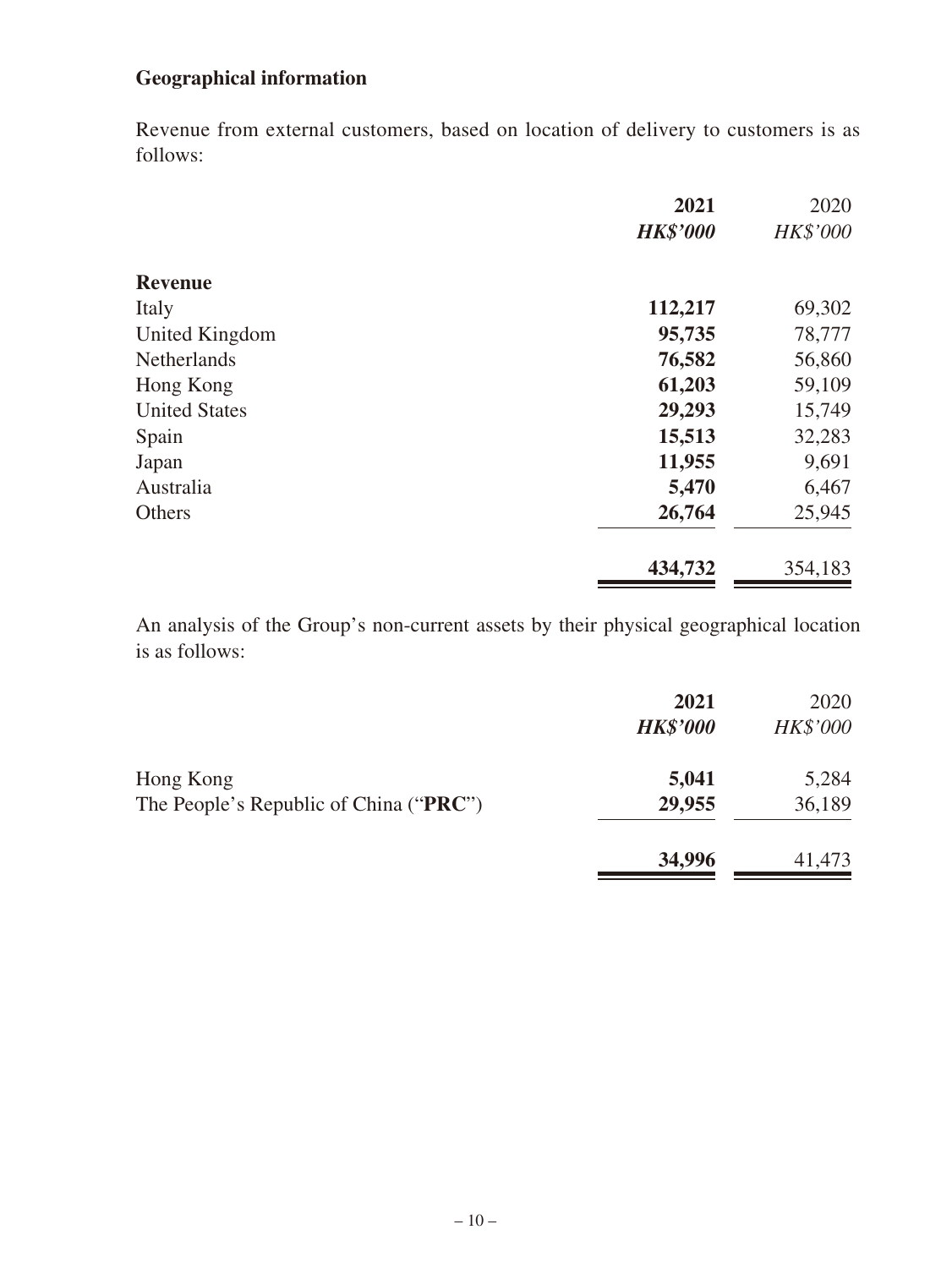# **Information about major customers**

Revenue from a customer contributing over 10% of the total revenue of the Group is as follows:

|            | 2021            | 2020     |
|------------|-----------------|----------|
|            | <b>HK\$'000</b> | HK\$'000 |
| Customer a | 117,680         | 106,299  |
| Customer b | 78,418          | 56,419   |
| Customer c | 63,754          | 37,145   |
| Customer d | 57,226          | 45,932   |

# **5. OTHER INCOME**

|                                                | 2021            | 2020            |
|------------------------------------------------|-----------------|-----------------|
|                                                | <b>HK\$'000</b> | <b>HK\$'000</b> |
| Income from sales of scrap and rework services | 2,622           | 1,304           |
| Government grants                              | 2,306           | 3,180           |
| Product services fee income                    | 1,163           | 1,163           |
| Sample and mould income                        | 916             | 96              |
| Insurance claim for bad debt                   | 646             |                 |
| Others                                         | 857             | 807             |
|                                                | 8,510           | 6,550           |

# **6. OTHER LOSSES**

|                                                            | 2021<br><b>HK\$'000</b> | 2020<br><b>HK\$'000</b> |
|------------------------------------------------------------|-------------------------|-------------------------|
| Foreign exchange losses, net                               | (2,759)                 | (7,366)                 |
| Net losses on disposal of property,<br>plant and equipment | (423)                   | (40)                    |
|                                                            | (3,182)                 | (7,406)                 |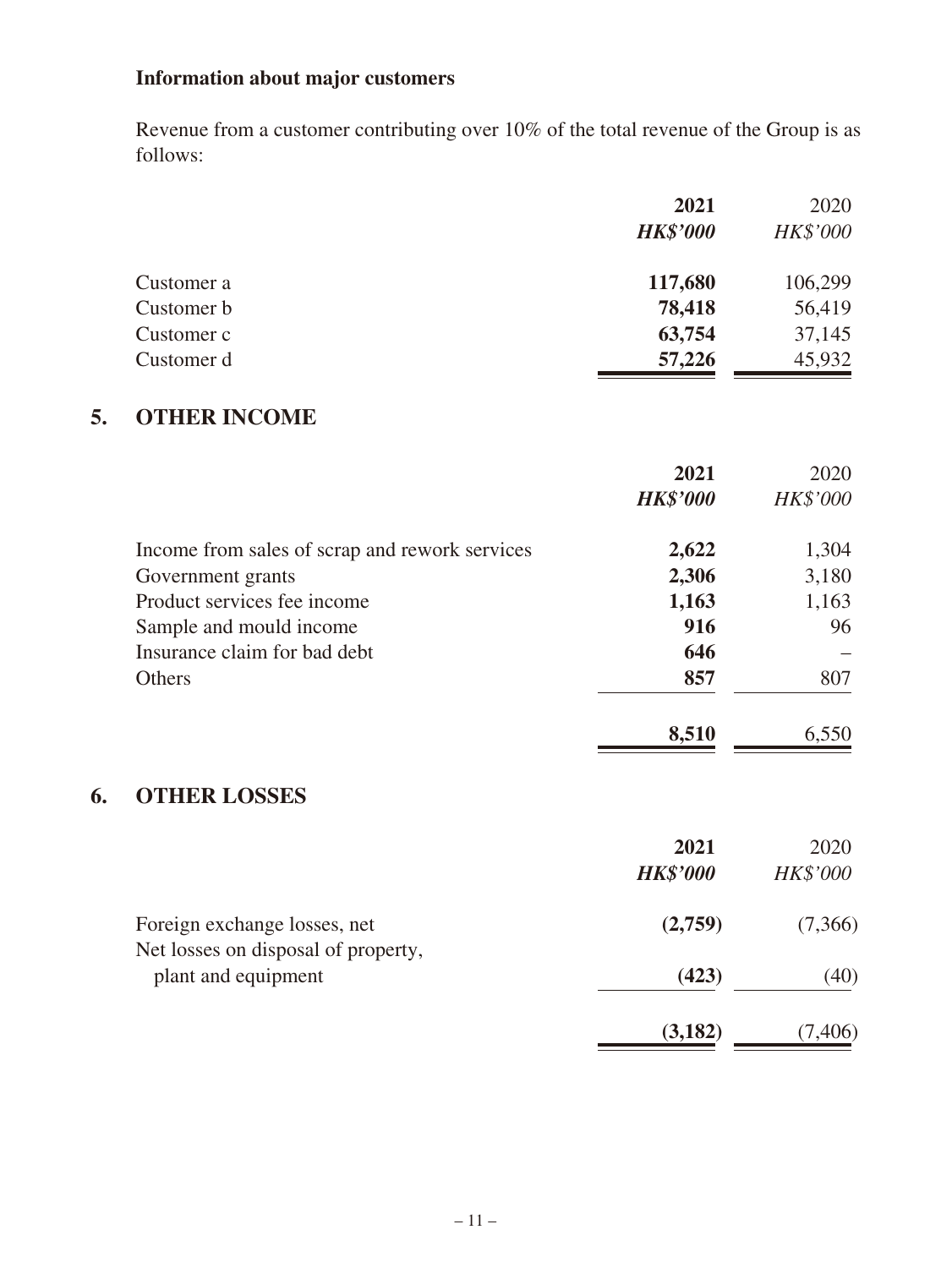# **7. FINANCE COSTS, NET**

|                                            | 2021<br><b>HK\$'000</b> | 2020<br>HK\$'000 |
|--------------------------------------------|-------------------------|------------------|
| Finance income:                            |                         |                  |
| Bank interest income                       | <b>26</b>               | 252              |
| Finance expenses:                          |                         |                  |
| Interest on bank borrowings                | (9)                     | (303)            |
| Interest on lease liabilities              | (269)                   | (316)            |
| Interest on factoring of trade receivables | (224)                   | (220)            |
| <b>Others</b>                              | (6)                     | (4)              |
|                                            | (508)                   | (843)            |
|                                            | (482)                   | (591)            |

# **8. INCOME TAX EXPENSES**

Income tax expenses have been recognised in profit or loss as following:

|                                          | 2021            | 2020            |
|------------------------------------------|-----------------|-----------------|
|                                          | <b>HK\$'000</b> | <b>HK\$'000</b> |
| Current tax                              |                 |                 |
| Hong Kong Profits Tax                    |                 |                 |
| - Provision for the year                 | 320             | 2,357           |
| - Under/(over) provision in prior years  | 62              | (193)           |
|                                          | 382             | 2,164           |
| PRC Enterprise Income Tax ("PRC EIT")    |                 |                 |
| - Provision for the year                 | 80              | 137             |
| - Over/(under) provision in current year | 186             | (47)            |
| - Over provision in prior years          | (95)            | (923)           |
|                                          | 171             | (833)           |
|                                          | 553             | 1,331           |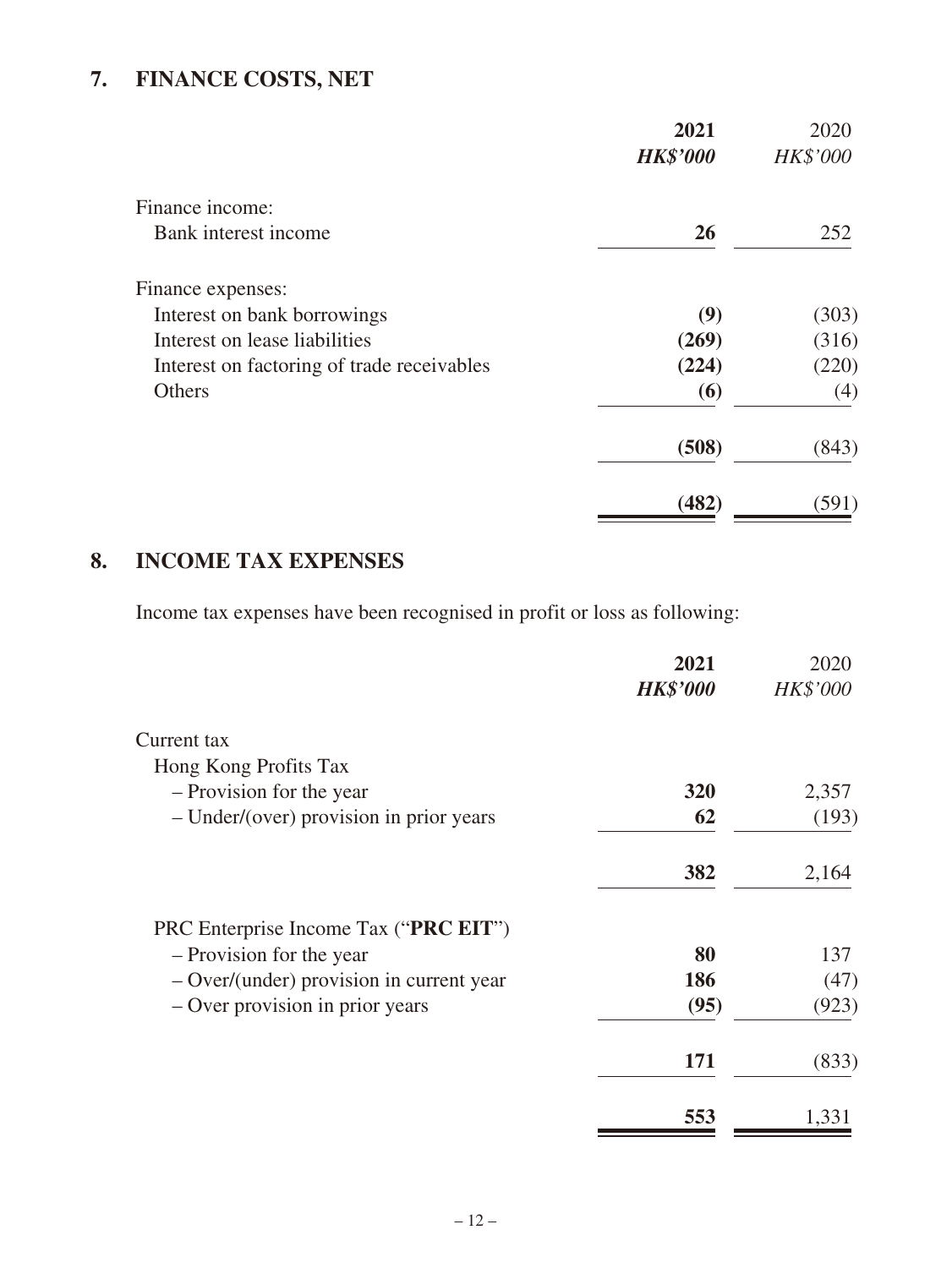Under the two-tiered Profits Tax regime, the first HK\$2 million of profits of the qualifying group entity established in Hong Kong will be taxed at 8.25%, and profits above that amount will be subject to the tax rate of 16.5%. The profits of the group entities not qualifying for the two-tiered Profit Tax rate regime will continue to be taxed at a rate of 16.5%.

Pursuant to the PRC EIT Law and the respective regulations, the subsidiaries which operate in the Mainland China are subject to corporate income tax at a rate of 25% on the taxable income. Preferential tax treatment is available to the Group's PRC subsidiaries.

Yingtan Euro-Asia Enterprise Limited ("**Yingtan Euro-Asia**") was qualified as a Small and Low-profit Enterprise for the years ended 31 December 2020 and 2021 and was subject to income tax at a preferential tax rate of 20%. Besides, pursuant to Caishui [2017] No. 43, Yingtan Euro-Asia was also entitled to a further deduction of 50% of the tax income for the years ended 31 December 2020 and 2021.

Jiangxi Huaqing Glasses Co., Limited ("**Jiangxi Huaqing**") was qualified as an Advanced Technology Service Enterprise and was subject to income tax at a preferential tax rate of 15% for the years ended 31 December 2020 and 2021. Besides, Jiangxi Huaqing was also qualified as a High and New Technology Enterprise and their research and development activities are entitled to claim 200% (2020: 175%) of their qualified research and development expenses so incurred as tax deductible expenses when determining their assessable profits for the years ended 31 December 2020 and 2021.

Huaqing Glasses (Shenzhen) Company Limited ("**Shenzhen Huaqing**") was qualified as an Advanced Technology Service Enterprise and was subject to income tax at a preferential tax rate of 15% for the year ended 31 December 2021. Besides, Shenzhen Huaqing was also qualified as a High and New Technology Enterprise and their research and development activities are entitled to claim 200% of their qualified research and development expenses so incurred as tax deductible expenses when determining their assessable profits for the year ended 31 December 2021.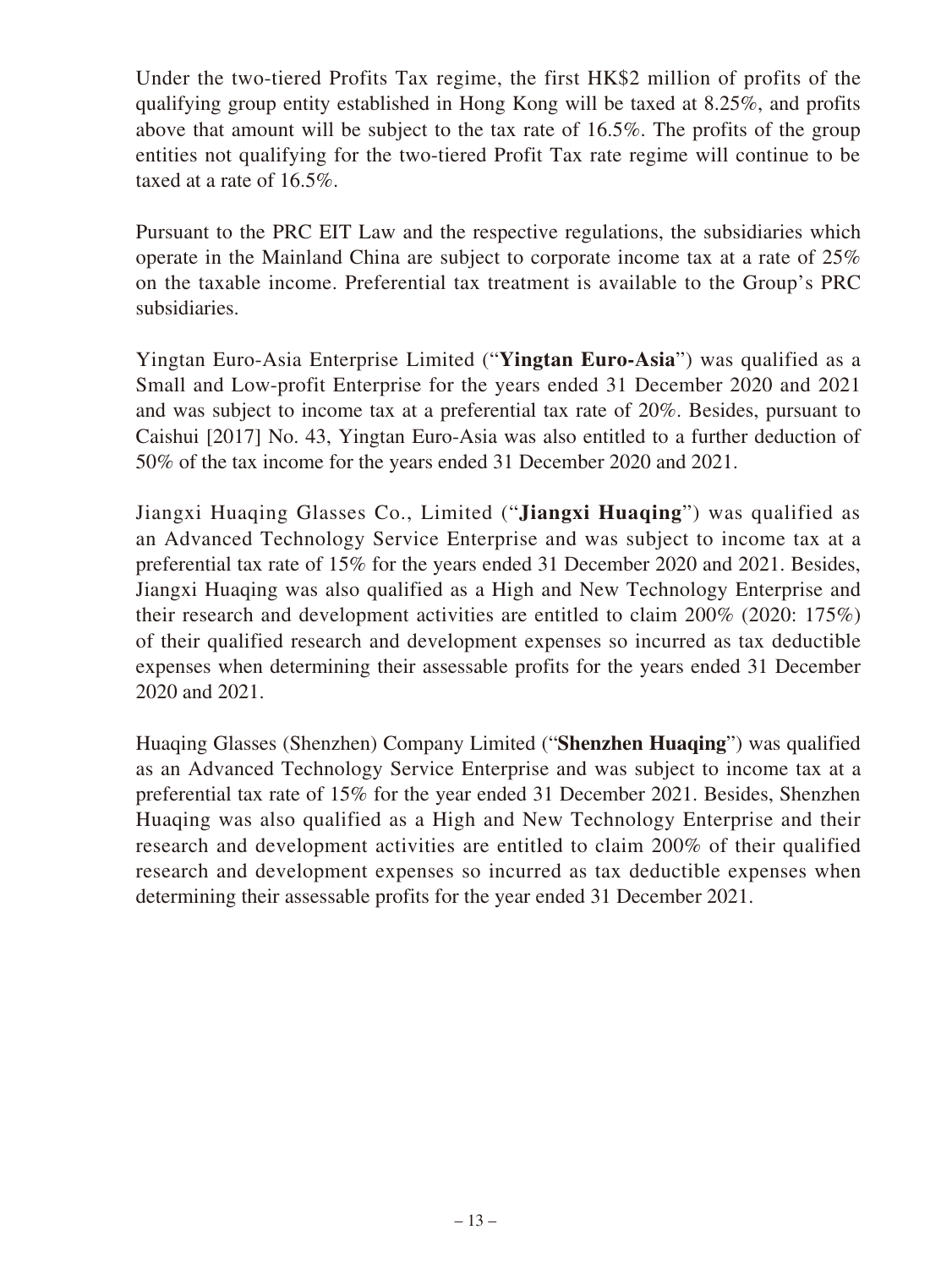# **9. LOSS FOR THE YEAR**

The Group's loss for the year is stated after charging the following:

|                                                | 2021            | 2020            |
|------------------------------------------------|-----------------|-----------------|
|                                                | <b>HK\$'000</b> | <b>HK\$'000</b> |
| Auditor's remuneration                         | 907             | 1,177           |
| Cost of inventories sold $(*)$                 | 366,290         | 294,043         |
| Allowance for inventories (included in cost of |                 |                 |
| inventories sold), net                         | 577             | 1,984           |
| Write off of inventories                       | 1,909           | 2,173           |
| Impairment loss for trade receivables          | 189             | 1,684           |
| Write off of other receivables                 | <b>112</b>      | 2,060           |
| Depreciation on right-of-use assets            | 3,046           | 2,439           |
| Depreciation on property, plant and equipment  | 11,138          | 10,763          |
| Foreign exchange losses, net                   | 2,759           | 7,366           |
| Net losses on disposal of property,            |                 |                 |
| plant and equipment                            | 423             | 40              |

(\*) Cost of inventories sold includes HK\$54,754,000 and HK\$75,997,000 of staff costs, depreciation and operating lease charges which are also included in the respective total amounts disclosed above for each of these types of expenses for the years ended 31 December 2020 and 2021 respectively.

#### **10. DIVIDEND**

|                               | 2021            | 2020            |
|-------------------------------|-----------------|-----------------|
|                               | <b>HK\$'000</b> | <b>HK\$'000</b> |
| 2021 Nil (2020: 2019 Final of |                 |                 |
| HK2 cents per ordinary share) |                 | 10,000          |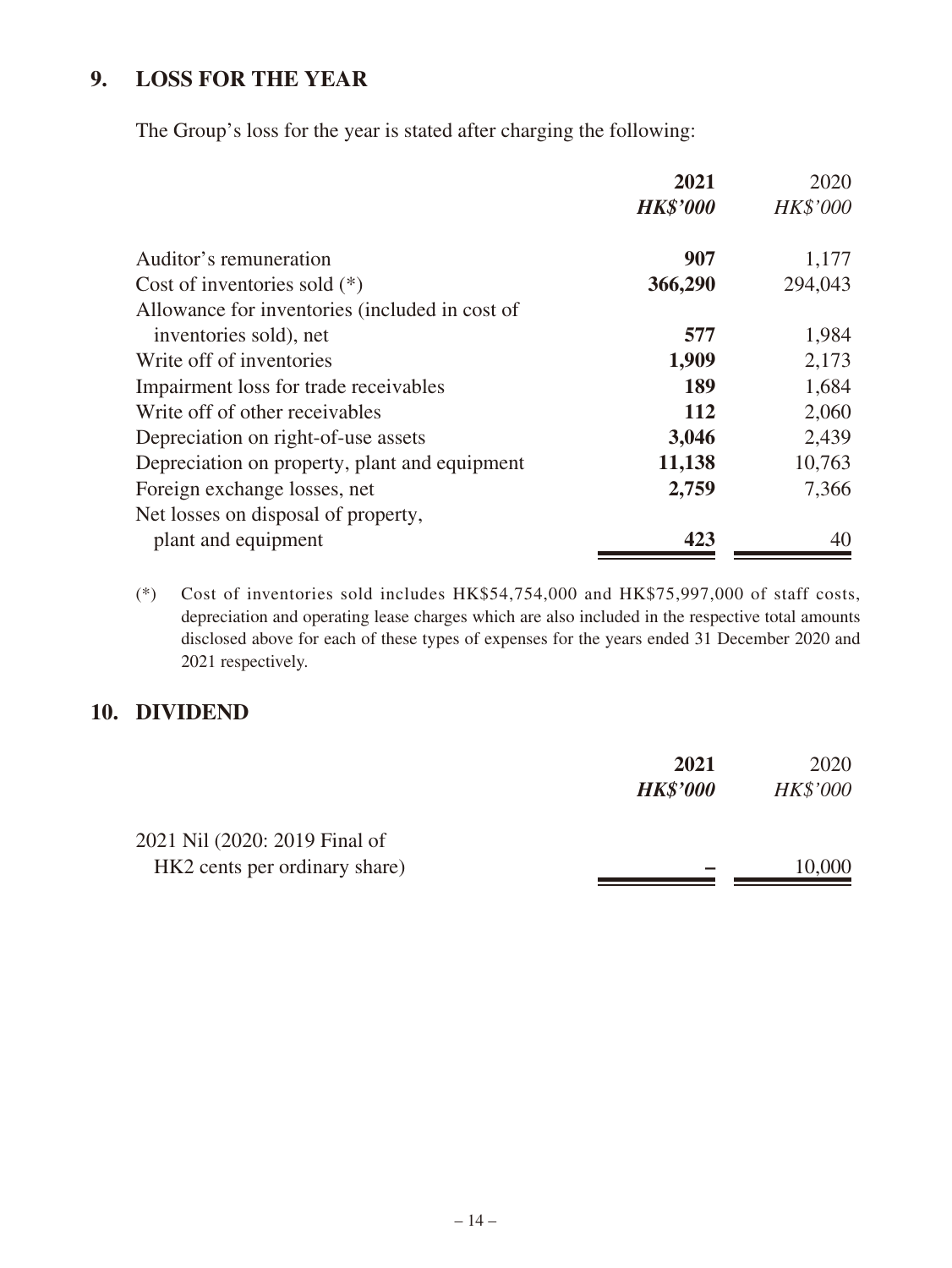# **11. LOSS PER SHARE**

The calculation of basic and diluted loss per share attributable to owners of the Company is based on the following data:

|                                                                                                   | 2021<br><b>HK\$'000</b> | 2020<br>HK\$'000 |
|---------------------------------------------------------------------------------------------------|-------------------------|------------------|
| Loss                                                                                              |                         |                  |
| Loss attributable to owners of the Company                                                        | (2,140)                 | (13,402)         |
| <b>Number of shares</b>                                                                           | $\bm{v}$                | 000'             |
| Weighted average number of ordinary shares for<br>the purpose of calculation basis loss per share | 500,000                 | 500,000          |

The diluted loss per share is equal to the basic loss per share as there were no dilutive potential ordinary share in issue during the years ended 31 December 2021 and 2020.

#### **12. TRADE RECEIVABLES**

|                                            | 2021<br><b>HK\$'000</b> | 2020<br><b>HK\$'000</b> |
|--------------------------------------------|-------------------------|-------------------------|
| Trade receivables<br>Less: Impairment loss | 102,384<br>(1,034)      | 96,330<br>(1,684)       |
|                                            | 101,350                 | 94,646                  |

The Group's credit terms generally range from 30 to 120 days. Each customer has a maximum credit limit. For new customers, payment in advance or cash on delivery is normally required. The Group seeks to maintain strict control over its outstanding receivables. Overdue balances are reviewed regularly by the directors.

The Group has entered into receivable purchase arrangements with banks for the factoring of trade receivables with certain designated customers. As at 31 December 2021, trade receivables factored to the banks aggregated to HK\$125,164,000 (2020: HK\$75,388,000) and all of which were derecognised from the consolidated statement of financial position because, in the opinion of the directors, the Group has transferred substantially all the risks and rewards of ownership in respect of the relevant factored receivables to the banks.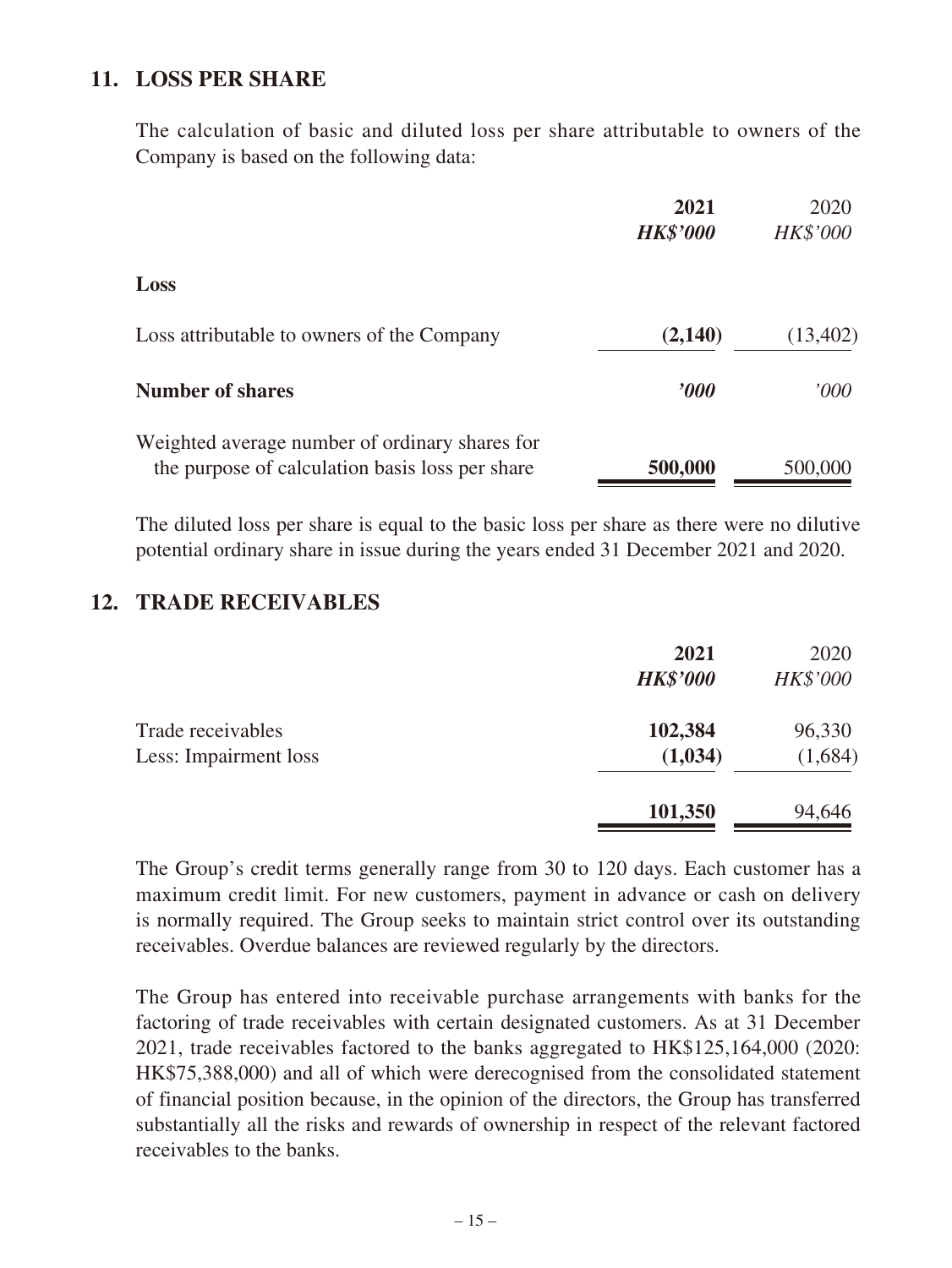The ageing analysis of trade receivables, based on the delivery date, and net of impairment loss, is as follows:

|                 | 2021            | 2020            |
|-----------------|-----------------|-----------------|
|                 | <b>HK\$'000</b> | <b>HK\$'000</b> |
| Up to 60 days   | 63,184          | 53,545          |
| 61 to 120 days  | 25,470          | 14,443          |
| 121 to 180 days | 5,064           | 22,928          |
| Over 180 days   | 7,632           | 3,730           |
|                 | 101,350         | 94,646          |

The carrying amounts of the Group's trade receivables are denominated in the following currencies:

|            | 2021<br><b>HK\$'000</b> | 2020<br>HK\$'000 |
|------------|-------------------------|------------------|
|            |                         |                  |
| <b>HKD</b> | <b>112</b>              |                  |
| <b>EUR</b> | 1,616                   | 1,779            |
| <b>RMB</b> | 31,651                  | 15,693           |
| <b>USD</b> | 67,971                  | 77,174           |
|            | 101,350                 | 94,646           |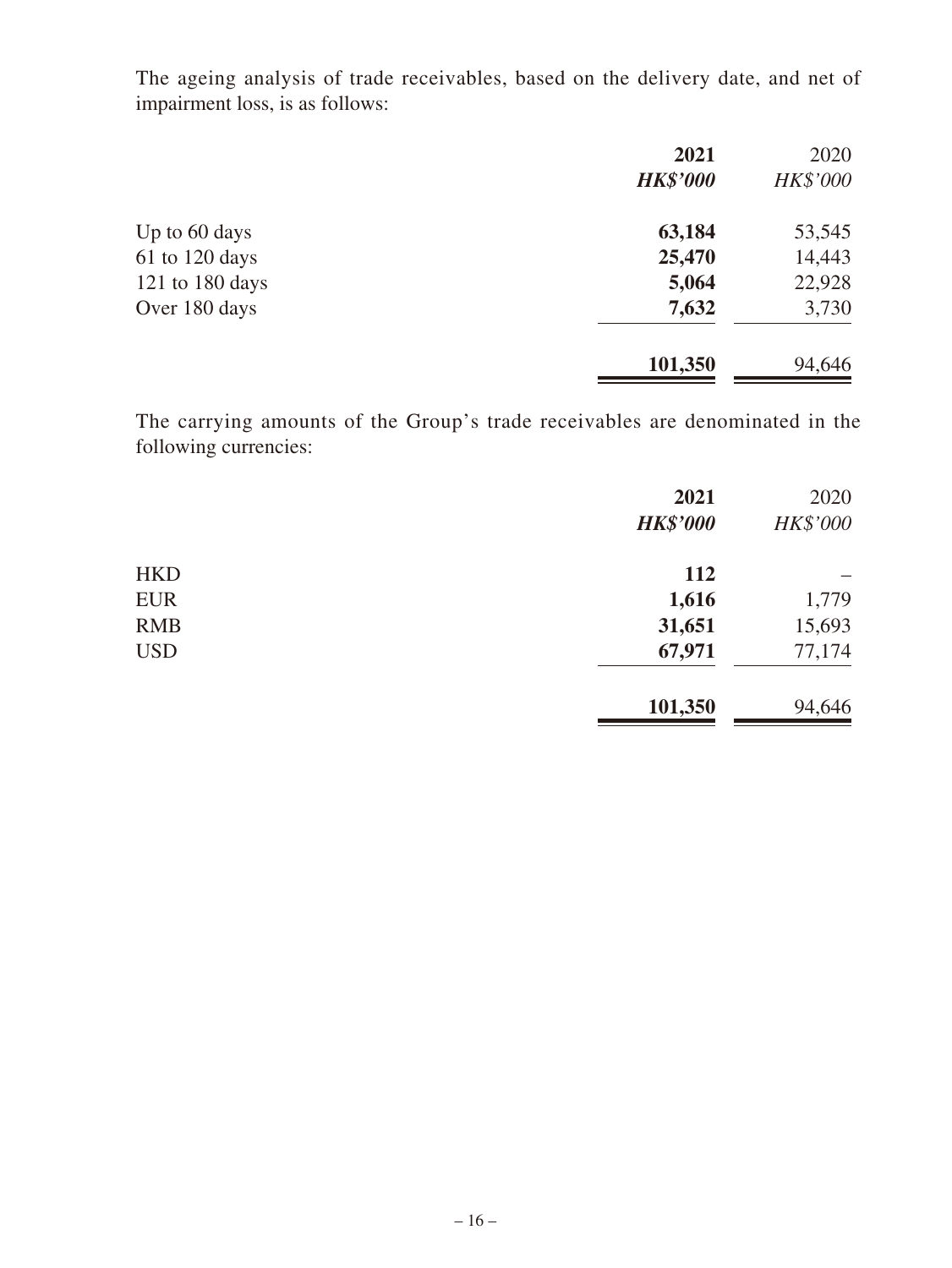# **13. TRADE AND OTHER PAYABLES, ACCRUALS AND CONTRACT LIABILITIES**

|                                               | 2021<br><b>HK\$'000</b> | 2020<br><b>HK\$'000</b> |
|-----------------------------------------------|-------------------------|-------------------------|
| Trade payables                                | 52,665                  | 66,665                  |
| Other payables and accruals                   |                         |                         |
| Accrued staff costs                           | 10,251                  | 6,740                   |
| Accrued administrative and operating expenses | 3,329                   | 5,087                   |
| Purchases of property, plant and equipment    | 2,546                   | 954                     |
| Accrued sales rebate to customers             | 3,160                   | 2,011                   |
| Accrued various tax expenses                  | 2,067                   | 1,364                   |
| VAT payables                                  | 895                     | 940                     |
| Others                                        | 143                     | 126                     |
|                                               | 22,391                  | 17,222                  |
| <b>Contract liabilities</b>                   | 2,290                   | 4,108                   |
|                                               | 77,346                  | 87,995                  |

The ageing analysis of trade payables, based on the date of receipt of goods, is as follows:

|                | 2021            | 2020     |
|----------------|-----------------|----------|
|                | <b>HK\$'000</b> | HK\$'000 |
| Up to 60 days  | 44,403          | 41,166   |
| 61 to 90 days  | 6,766           | 12,426   |
| 91 to 180 days | 1,162           | 11,776   |
| Over 180 days  | 334             | 1,297    |
|                | 52,665          | 66,665   |

The credit period ranges from 30 to 90 days.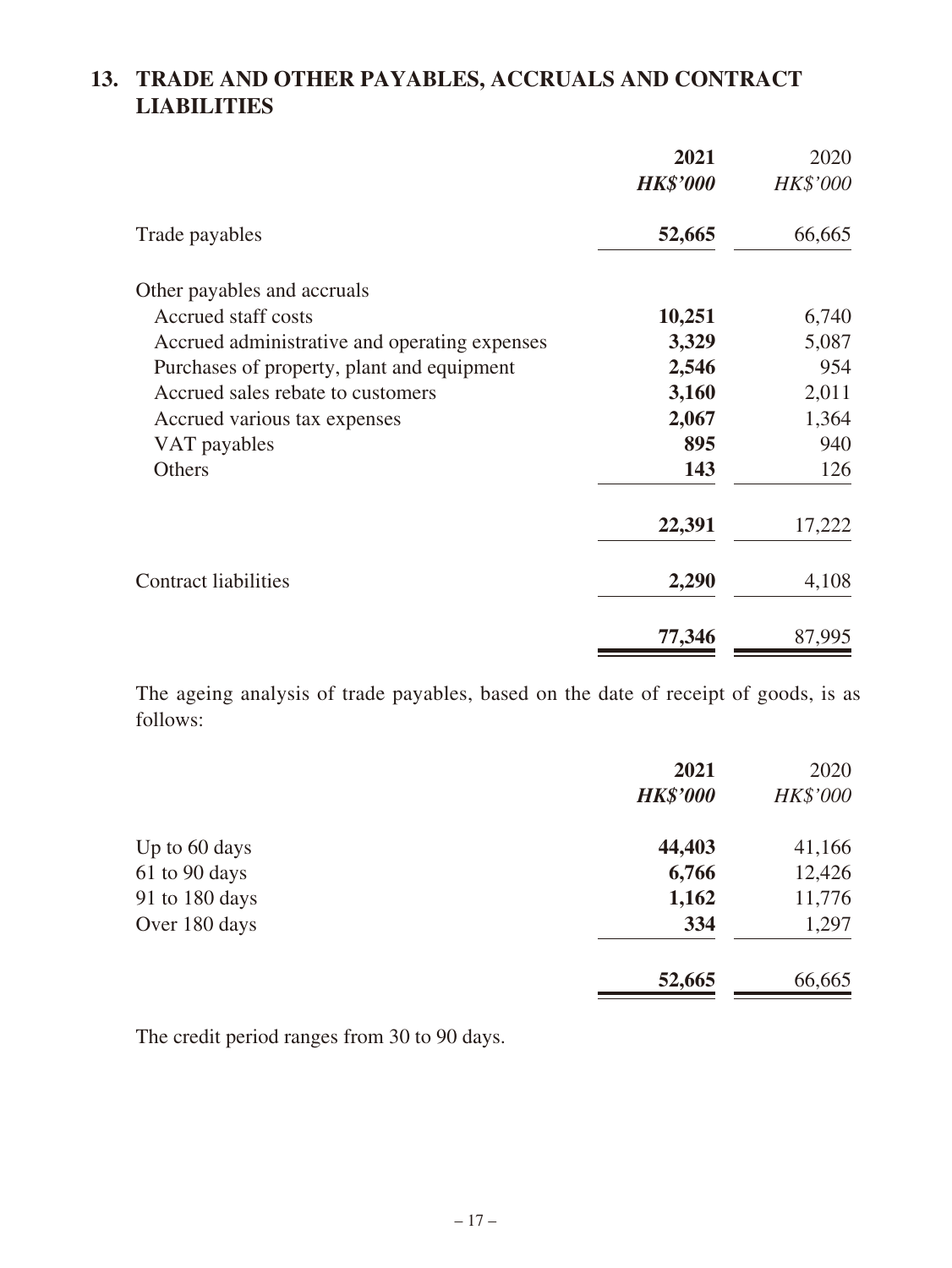Contract liabilities represent receipt in advance from customers and the significant changes in the contract liabilities balance during the reporting period are as follow:

|                                                                                                                       | 2021            | 2020            |
|-----------------------------------------------------------------------------------------------------------------------|-----------------|-----------------|
|                                                                                                                       | <b>HK\$'000</b> | <b>HK\$'000</b> |
| Balance at 1 January                                                                                                  | 4,108           | 3,744           |
| Decrease in contract liabilities as a result of<br>recognising revenue during the year was included in                |                 |                 |
| the contract liabilities at the beginning of the period<br>Increase in contract liabilities as a result of billing in | (4,095)         | (3,345)         |
| advance of sales of goods                                                                                             | 2,277           | 3,709           |
| Balance at 31 December                                                                                                | 2,290           | 4,108           |

The carrying amounts of the Group's trade and other payables, accruals and contracts liabilities are denominated in the following currencies:

|            | 2021            | 2020     |
|------------|-----------------|----------|
|            | <b>HK\$'000</b> | HK\$'000 |
| <b>HKD</b> | 5,188           | 3,132    |
| <b>RMB</b> | 67,134          | 74,857   |
| <b>USD</b> | 3,548           | 6,635    |
| Others     | 1,476           | 3,371    |
|            | 77,346          | 87,995   |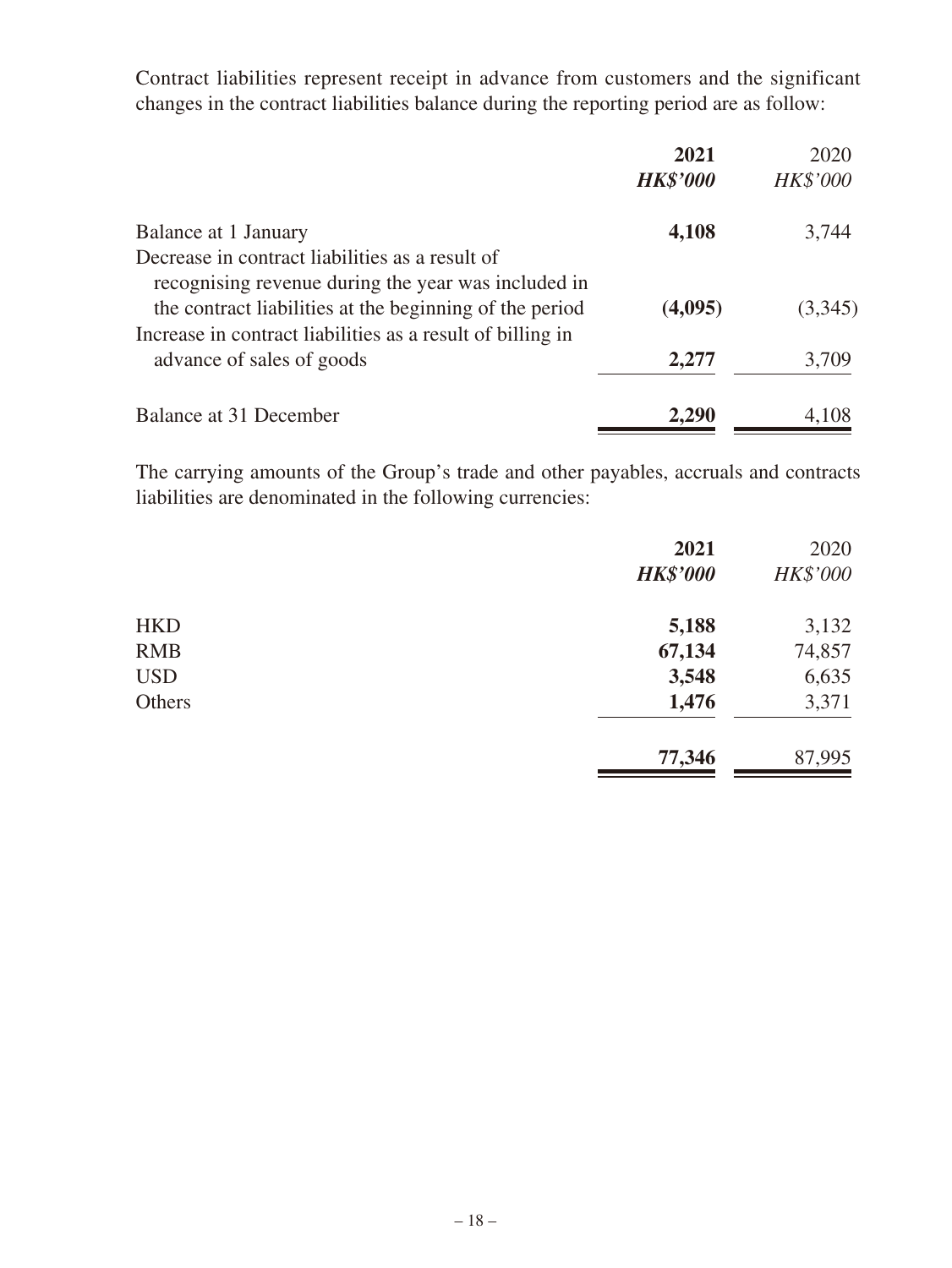### **14. SHARE CAPITAL**

|                                                                             | Number of<br>shares |               |            |  | <b>Amount</b> |
|-----------------------------------------------------------------------------|---------------------|---------------|------------|--|---------------|
|                                                                             | <b>Note</b>         |               | HK\$       |  |               |
| <b>Authorised:</b>                                                          |                     |               |            |  |               |
| Ordinary shares of HK\$0.01 each                                            |                     |               |            |  |               |
| At 1 January 2020, 31 December 2020,<br>1 January 2021 and 31 December 2021 |                     | 2,000,000,000 | 20,000,000 |  |               |
| <b>Issued and fully paid:</b><br>Ordinary shares of HK\$0.01 each           |                     |               |            |  |               |
| At 1 January 2020, 31 December 2020,<br>1 January 2021 and 31 December 2021 |                     | 500,000,000   | 5,000,000  |  |               |

The Group's objectives when managing capital are to safeguard the Group's ability to continue as a going concern and to maximise the return to the shareholders through the optimisation of the debt and equity balance.

The Group sets the amount of capital in proportion to risk. The Group manages the capital structure and makes adjustments to it in the light of changes in economic conditions and the risk characteristics of the underlying assets. In order to maintain or adjust the capital structure, the Group may adjust the payment of dividends, issue new shares, buy back shares, raise new debts, redeem existing debts or sell assets to reduce debts.

The Group monitors capital using a gearing ratio, which is the Group's total debts (comprising lease liabilities and borrowings) over its total equity. The Group's policy is to keep the gearing ratio at a reasonable level. The Group's gearing ratios as at 31 December 2021 was 2.1% (2020: 7.3%). The decrease in the gearing ratio of the Group is primarily due to the decrease in the balance of bank borrowings as at 31 December 2021.

The only externally imposed capital requirement for the Group is in order to maintain its listing on the Stock Exchange, it has to have a public float of at least 25% of the shares. Based on the information that is publicly available to the Company and within the knowledge of the directors, the Company has maintained sufficient public float as required by the Listing Rules. As at 31 December 2021, 44.8% of the shares were in public hands.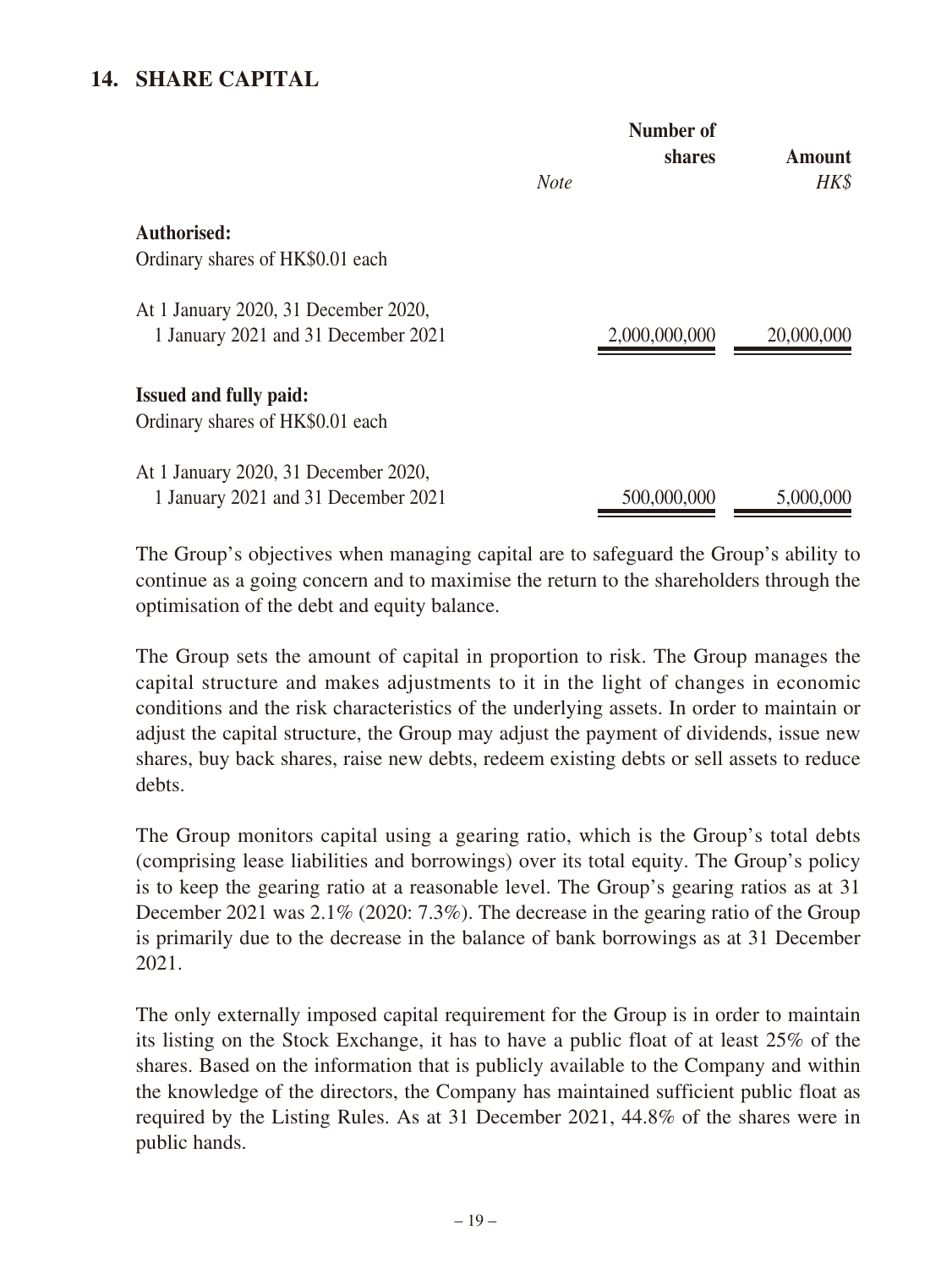# **MANAGEMENT DISCUSSION AND ANALYSIS**

## **BUSINESS REVIEW AND OUTLOOK**

For the year ended 31 December 2021, the Group recorded a revenue of approximately HK\$434.7 million, representing an increase of approximately 22.7% as compared to the year ended 31 December 2020, generated from the sales from eyewear products.

The Group is an established eyewear manufacturer in the PRC and Hong Kong that produces and sells a wide range of spectacle frames and sunglasses mainly through original design manufacturing ("**ODM**") and original equipment manufacturing ("**OEM**") business models. It offers integrated and customised services which include product design and development, raw materials procurement, production, quality control, packaging and delivery. In addition to the traditional OEM and ODM business models, the Group also offers its original brand manufacturing ("OBM") products under the brand "Miga".

Leveraging over 30 years of experience in the eyewear industry, the Group prides itself on its broad network of renowned and trusted customers worldwide (who are primarily international eyewear retailers, trading companies and licensed brand owners). It has produced quality eyewear products under its customers' designated brand names and sold the same to over 35 countries in the past few years.

The first major production base of the Group was established in Shenzhen, the PRC in 2013 and the second and self-owned production base in Jiangxi, the PRC was set up in 2016, which has made the Group capable of manufacturing eyewear products of various dimensions and specifications as required by its customers.

The year of 2021 continued to be a challenging year for business in Europe. Consumer spending dropped between 50% and 60% across major countries such as Germany, France, Italy, and Spain during the first lockdown in April 2020. However, we saw that spending bounced back quickly and stabilised across major markets as the year went on. Before the second lockdown due to Omicron in the last two months of 2021, a number of European countries have shown that consumer spending has jumped back to 70% to 85% of its pre-pandemic level. According to the report "Eyewear Market: Global Industry Trends, Share, Size, Growth, Opportunity and Forecast 2022–2027" published by IMARC Group, the global eyewear market reached a value of US\$140.0 billion in 2021, with a year-on-year increase of 9.5%, or US\$12.2 billion as compared to 2020.

With the decreasing number of new infection cases since January 2022, European economies are rebounding more strongly than expected after lockdown restrictions were eased across major countries. The European Central Bank has played an important part by major bond-buying programme, and governments rolled out programmes to ensure workers were paid. S&P Global Ratings has upgraded its 2021 European growth forecast to 5.1% and The Organisation for Economic Cooperation and Development is expecting the eurozone economy to expand 5.3% in 2022. The economic upswing has been bolstered by the European Union's vaccine campaign, with some Eurozone countries such as Ireland, France and Germany having more than 90% adults being fully vaccinated,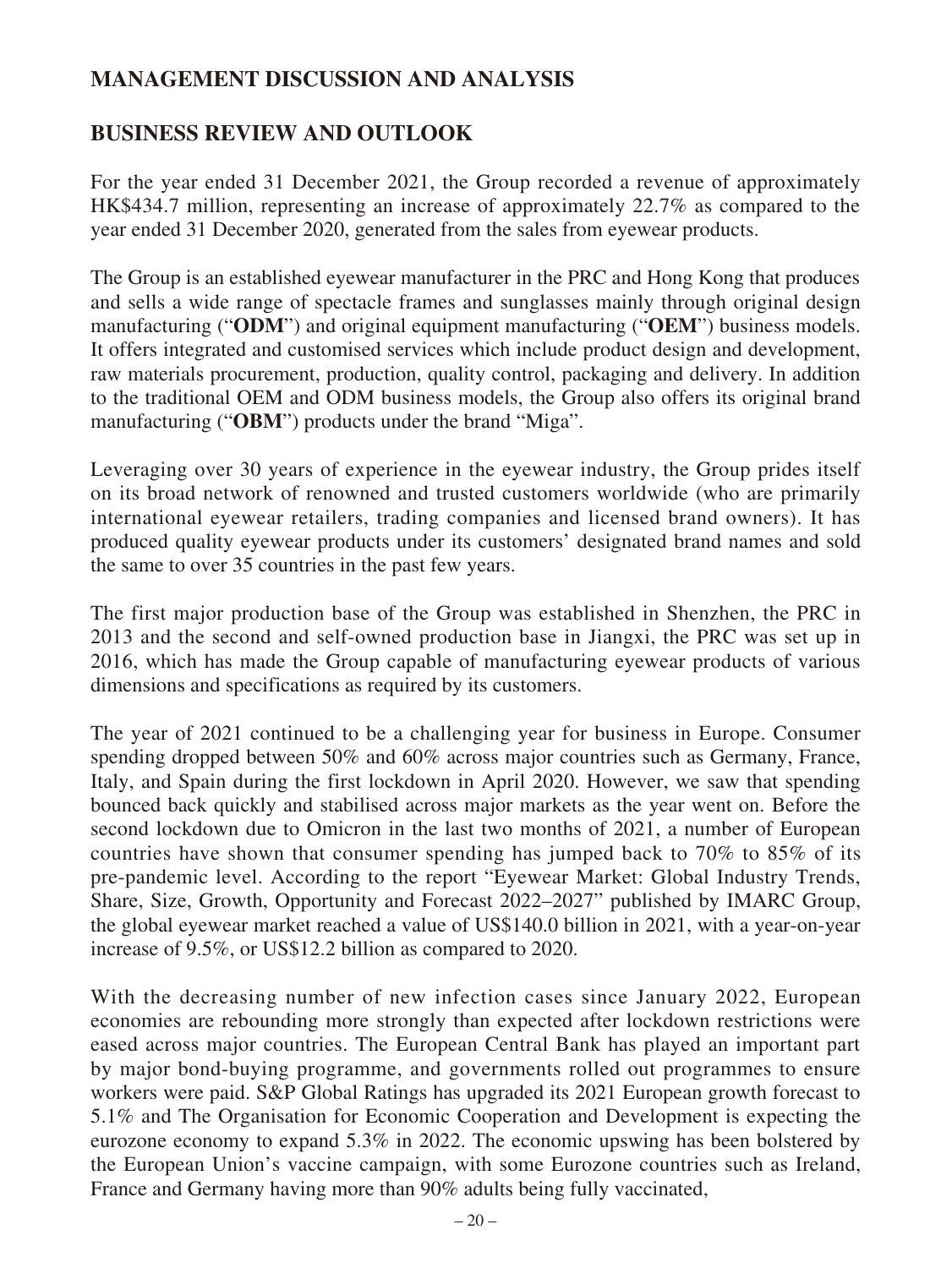Nevertheless, the Group is still maintaining a conservative outlook on the business in the coming year, although the experience has exhibited that each successive wave of the pandemic has caused less economic harm to European economies than the last, mainly due to the more sophisticated and targeted restrictions. However, the future is still an uncertainty, as it is not viable to estimate when or any new variant of SARS-CoV-2 ("**COVID-19**") will emerge. As a result, the Group continues to innovate its business model to accommodate the changing world such as enhancing flexibility and automation in the whole supply chain and backing our customers to utilise the e-commerce as a marketing and sales channel.

While the eyewear business will continue to remain as the Group's core eyewear business, the management is continuously exploring potential opportunities to achieve diversification in the business and income streams of the Group and mitigate the impact of any potential risk and uncertainties.

# **FINANCIAL REVIEW**

#### **Revenue**

For the year ended 31 December 2021, the Group's revenue greatly improved to approximately HK\$434.7 million by approximately HK\$80.5 million or 22.7% as compared to approximately HK\$354.2 million for the year ended 31 December 2020. The increase was mainly attributable to the increase in the volume of spectacle frame and sunglasses, which is mainly attributable to recovery of the outbreak of COVID-19 globally which has adversely affected the export sales of the Group and resulted in a restore in the sales volume and market catch up in the sales orders.

### **Cost of sales**

The cost of sales of the Group increased by approximately HK\$72.2 million or 24.6%, from approximately HK\$294.0 million for the year ended 31 December 2020 to approximately HK\$366.3 million for the year ended 31 December 2021. Such increase was due to an increase in revenue.

#### **Gross profit and gross profit margin**

Gross profit increased to approximately HK\$68.4 million for the year ended 31 December 2021, by approximately HK\$8.3 million, or 13.8%, from approximately HK\$60.1 million for the year ended 31 December 2020. Such increase in gross profit was mainly due to an increase in the revenue of approximately 22.7%. Despite the increase in sales volume, the overall gross profit margin dropped slightly from approximately 17.0% for the year ended 31 December 2020 to 15.7% for the year ended 31 December 2021, resulted from the increase in production cost such as labour cost while the average unit selling price remained steady.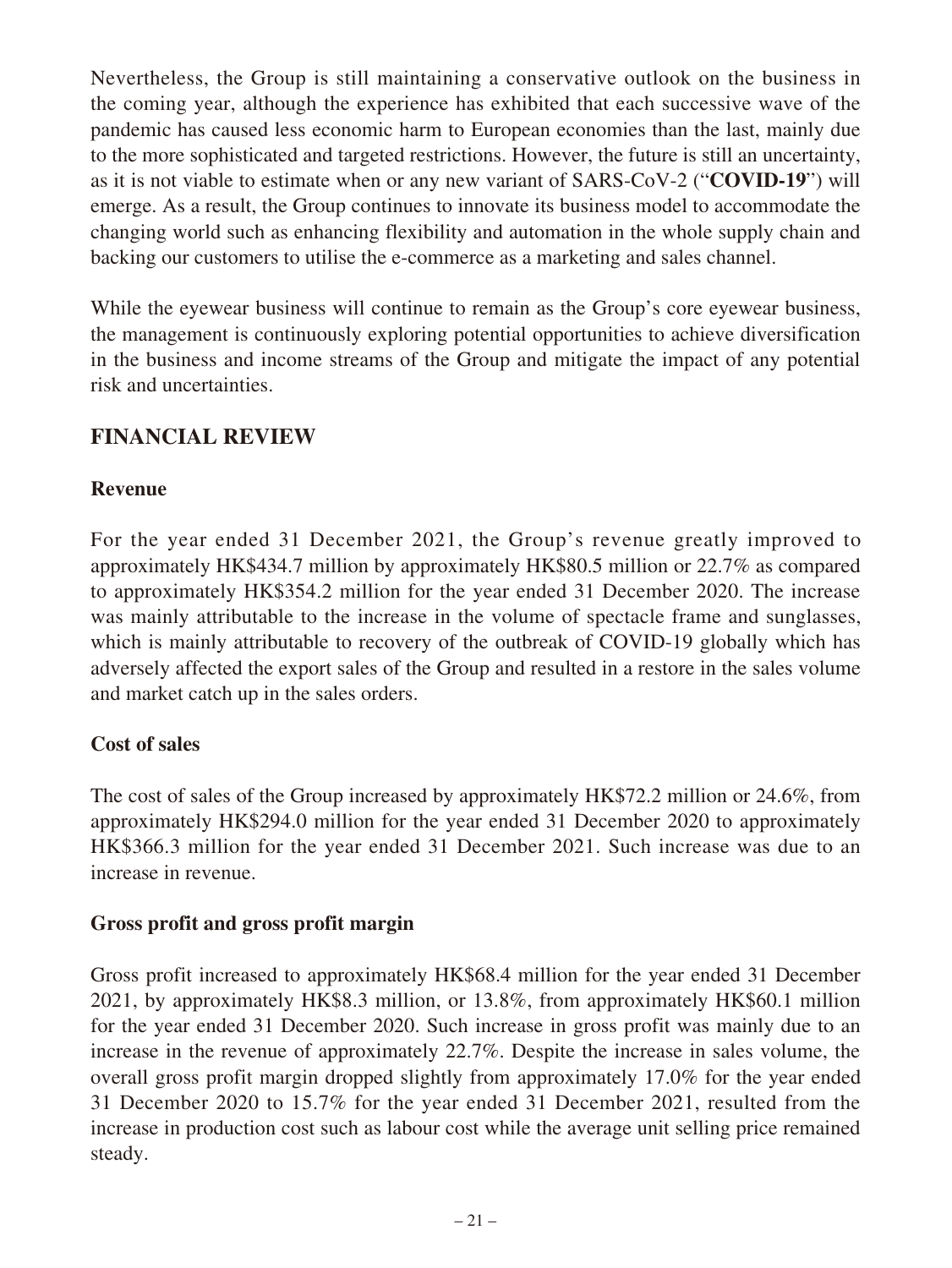#### **Other income**

Other income increased by approximately HK\$1.9 million from approximately HK\$6.6 million for the year ended 31 December 2020 to approximately HK\$8.5 million for the year ended 31 December 2021. The amount mainly comprised of income from sales of scrap and rework services of approximately HK\$2.6 million and PRC government grants of approximately HK\$2.3 million. The increase was mainly attributable to the increase in scrap sales and rework services.

#### **Other losses**

The Group recorded net other losses of approximately HK\$3.2 million and approximately HK\$7.4 million for the year ended 31 December 2021 and the year ended 31 December 2020 respectively, mainly due to the exchange rate fluctuation during the year ended 31 December 2021. For the year ended 31 December 2021, the rate of appreciation of Renminbi ("**RMB**") against the United States Dollars ("**USD**") or Hong Kong Dollars ("**HKD**") is lower than that in the year ended 31 December 2020, which resulting in an lower exchange loss whereby the liabilities of the Group were denominated in RMB.

#### **Impairment loss for trade receivables**

The Group has provided impairment loss for trade receivables of approximately HK\$0.2 million for the year ended 31 December 2021, based on the expected credit loss as at 31 December 2021 calculated using simplified approach, by reference to the expected credit loss rates which took into account the actual loss over the past six years, current economic conditions and forward-looking information such as the impact of COVID-19. The Group recognised impairment loss for the year ended 31 December 2020 of approximately HK\$1.7 million.

#### **Selling and distribution expenses**

Selling and distribution expenses decreased from approximately HK\$14.4 million for the year ended 31 December 2020 to approximately HK\$13.8 million for the year ended 31 December 2021, by approximately HK\$0.6 million or 4.5%. Such decrease was primarily attributable to the decrease in advertising and promotion expenses resulted from the severe COVID-19 pandemic situation during the year ended 31 December 2021.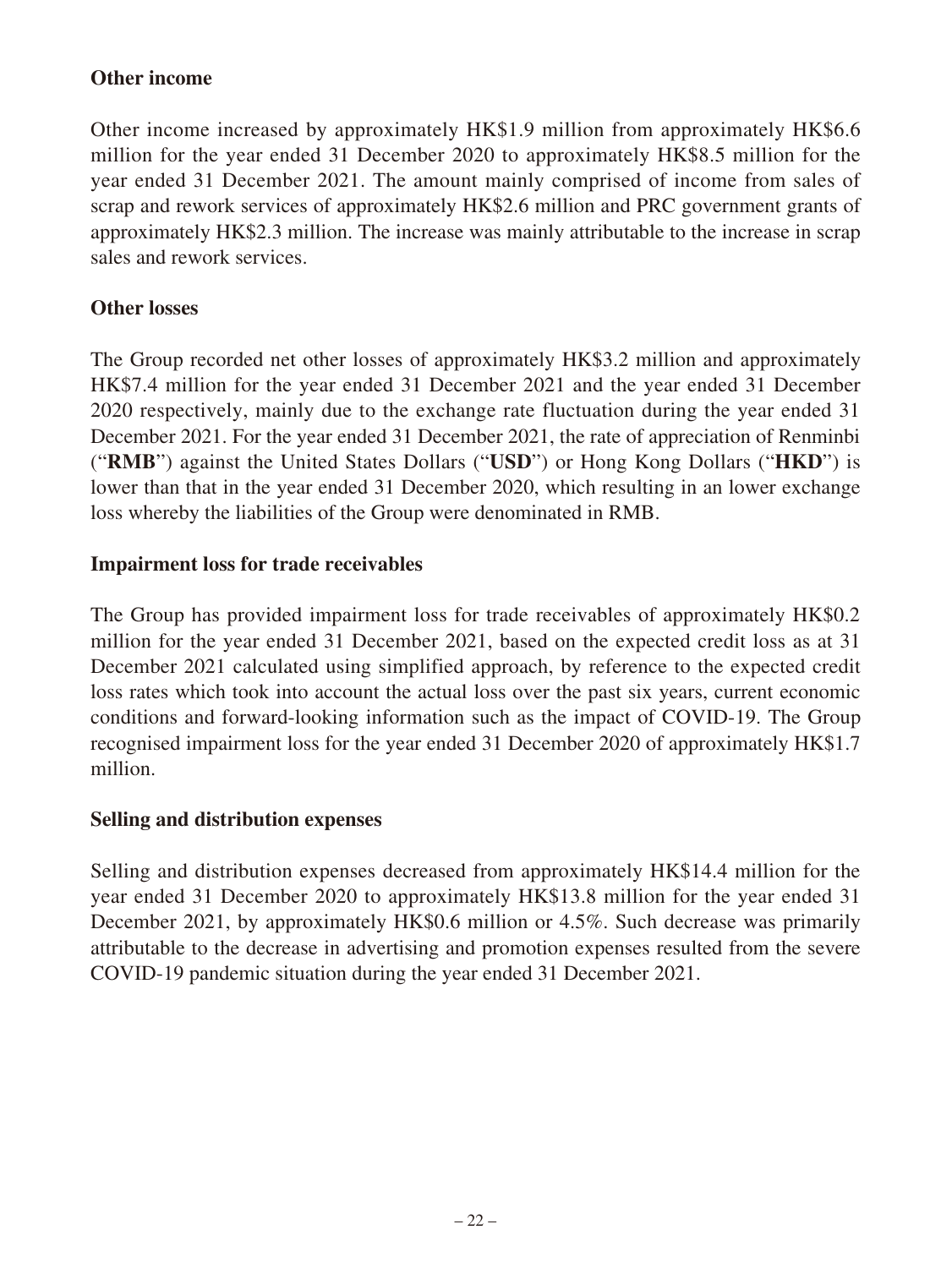#### **Administrative and other operating expenses**

Administrative and other operating expenses increased by approximately HK\$6.1 million or 11.2%, from approximately HK\$54.8 million for the year ended 31 December 2020 to approximately HK\$60.9 million for the year ended 31 December 2021, mainly due to the increase in staff costs of approximately HK\$4.7 million.

#### **Finance costs, net**

The Group's net of finance costs decreased by approximately HK\$0.1 million or 18.4%, to approximately HK\$0.5 million for the year ended 31 December 2021 as compared to approximately HK\$0.6 million for the year ended 31 December 2020. The decrease was mainly due to the repayment of bank borrowings during the year.

#### **Income tax expenses**

Despite the improvement of loss before tax, the income tax expenses decreased significantly from approximately HK\$1.3 million for the year ended 31 December 2020 to approximately HK\$0.6 million for the year ended 31 December 2021, mainly due to the decline in profitability of certain entities for the year ended 31 December 2021.

#### **Loss for the year**

As a result of the foregoing, the Group recorded a loss of approximately HK\$2.1 million for the year ended 31 December 2021, representing a substantial decrease of approximately HK\$13.5 million as compared to the year ended 31 December 2020, mainly due to improvement in revenue by the increase of export sales volume, which reflected the gradual recovery from the outbreak of COVID-19 globally.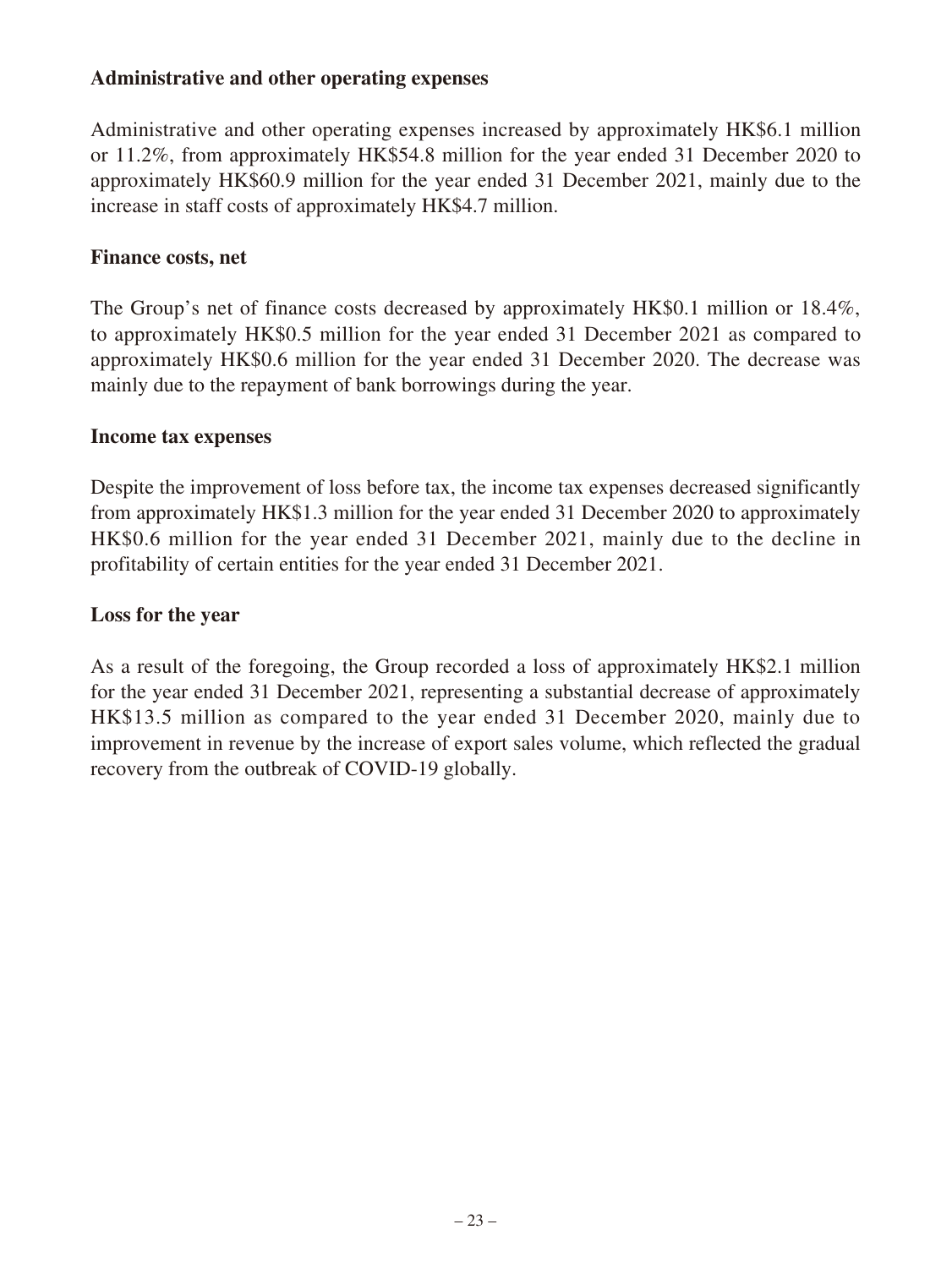# **FINANCIAL POSITION**

As at 31 December 2021, the Group's total assets amounted to approximately HK\$268.1 million (2020: HK\$287.2 million) with net assets amounting to approximately HK\$186.3 million (2020: HK\$185.2 million). As at 31 December 2021, gearing ratio (total debts divided by the total equity) of the Group was approximately 2.1%, a decrease of approximately 5.2% as compared to that of approximately 7.3% as at the end of 2020. Net debt to equity ratio (net debt, being its total debts net of bank and cash balances and pledged bank deposits, divided by total equity) of the Group was not applicable due to a net cash position of the Group as at 31 December 2021 and 2020. As at 31 December 2021, current ratio of the Group was approximately 2.9 times, representing an increase of approximately 16.0% as compared to that of approximately 2.5 times as at the end of 2020. As at 31 December 2020 and 2021, quick ratio of the Group was approximately 1.9 times.

During the year ended 31 December 2021, the total assets, net assets and all of the above financial ratios remained stable or slightly enhanced, mainly due to the improvement of the Group's operating income and the repayment of bank borrowings.

### **LIQUIDITY AND FINANCIAL RESOURCES**

The Group adopts a balanced approach to cash and financial management to ensure proper risk control, the lowering of costs of funds and to maintain an optimal level of liquidity that can meet its working capital needs and sustain the business at a healthy level, and implement various growth strategies. The Group finances its operations and growth primarily through cash generated from operations, finance lease arrangement, as well as the net proceeds from the Share Offer (as defined in the prospectus of the Company dated 29 June 2019 (the "**Prospectus**")).

As at 31 December 2021, the Group had bank and cash balances of approximately HK\$36.9 million, a decrease of approximately HK\$39.5 million as compared to approximately HK\$76.4 million as at 31 December 2020, mainly attributable to purchase of raw materials, repayment of bank loans and timing difference for the settlement of trade receivables and trade payables close to the year end.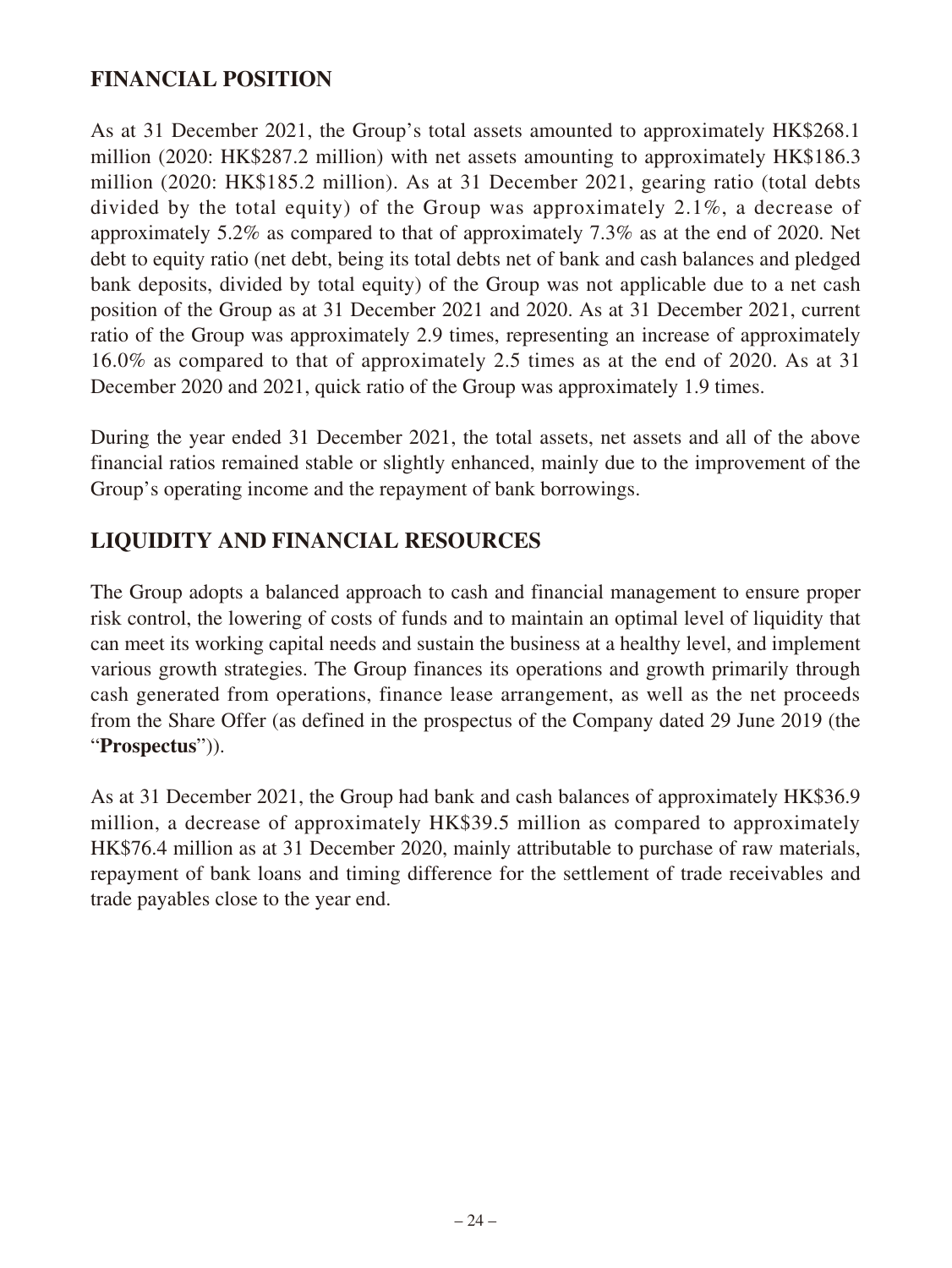### **TREASURY POLICIES**

The primary objective of the Group's capital management is to safeguard its ability to continue as a going concern so that the Group can constantly provide returns for shareholders of the Company (the "**Shareholders**") and benefits for other stakeholders by securing access to financing at reasonable costs. The Group actively and regularly reviews and manages its capital structure and makes adjustment by taking into consideration the changes in economic conditions, its future capital requirements, prevailing and projected profitability and operating cash flows, projected capital expenditures and projected strategic investment opportunities.

#### **INDEBTEDNESS**

As at 31 December 2021, the Group's indebtedness comprised lease liabilities of approximately HK\$4.0 million, respectively. Its lease liabilities are denominated in HKD and RMB. Interest rates for all leases are fixed on the contract dates and thus expose the Group to fair value interest rate risk.

The maturity of lease liabilities as at 31 December 2021 is as follows:

|                                                   | <b>Lease</b><br><b>liabilities</b><br><b>HK\$'000</b> |
|---------------------------------------------------|-------------------------------------------------------|
| Within one year                                   | 2,551                                                 |
| More than one year, but not exceeding two years   | 713                                                   |
| More than two years, but not more than five years | 740                                                   |
|                                                   | 4,004                                                 |

### **FOREIGN CURRENCY RISKS**

The Group has a certain exposure to foreign currency risk as a number of its business transactions, assets and liabilities are denominated in currencies other than the functional currency of respective Group entities such as HKD, USD and RMB. The Group currently does not have a foreign currency hedging policy in respect of foreign currency transactions, assets and liabilities. The Group monitors its foreign currency exposure closely and will consider hedging significant foreign currency exposure should the need arise.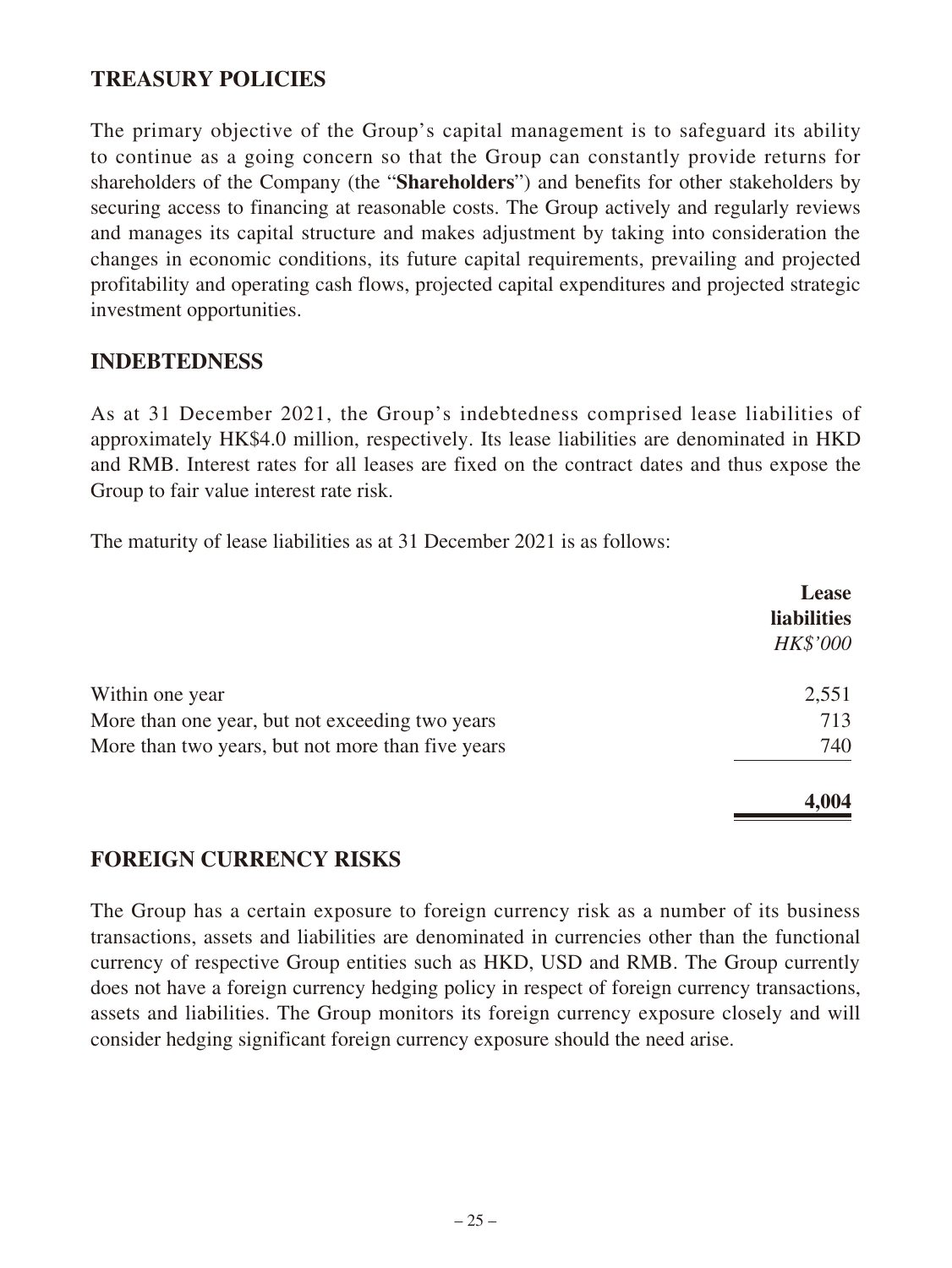### **PLEDGE OF ASSETS**

As at 31 December 2021, the carrying amount of motor vehicles held as right-of-use assets by the Group under lease arrangements amounted to approximately HK\$2.9 million (2020: HK\$1.5 million).

# **CAPITAL COMMITMENT**

As at 31 December 2021, the Group had capital commitments of approximately HK\$0.3 million and HK\$8.6 million relating to property, plant and equipment and capital contribution to a joint venture, respectively, which are contracted but not provided for.

### **CONTINGENT LIABILITIES**

As at 31 December 2021, the Group did not have any significant contingent liabilities.

# **EMPLOYEE AND REMUNERATION POLICY**

The Group values its employees and recognises the importance of a good relationship with them. The Group recruits its employees based on their work experience, education background and qualifications. To maintain and ensure the quality of its employees, the Group provide its personnel with formal and on-the-job training to enhance their technical skills as well as knowledge of the industry quality standards and work place safety standards. As at 31 December 2021, the Group had a total of 1,035 employees of which 1,016 were in the PRC and 19 were in Hong Kong. The remuneration to employees includes salaries and allowances. Employees are remunerated according to their qualifications, experiences, job nature, performance and with reference to market conditions.

The Group's total employee benefit expenses (including Directors' emoluments) for the years ended 31 December 2021 and 2020 were approximately HK\$111.5 million and HK\$84.7 million, respectively.

### **SIGNIFICANT INVESTMENTS HELD**

The Group had not held any significant investments during the year ended 31 December 2021.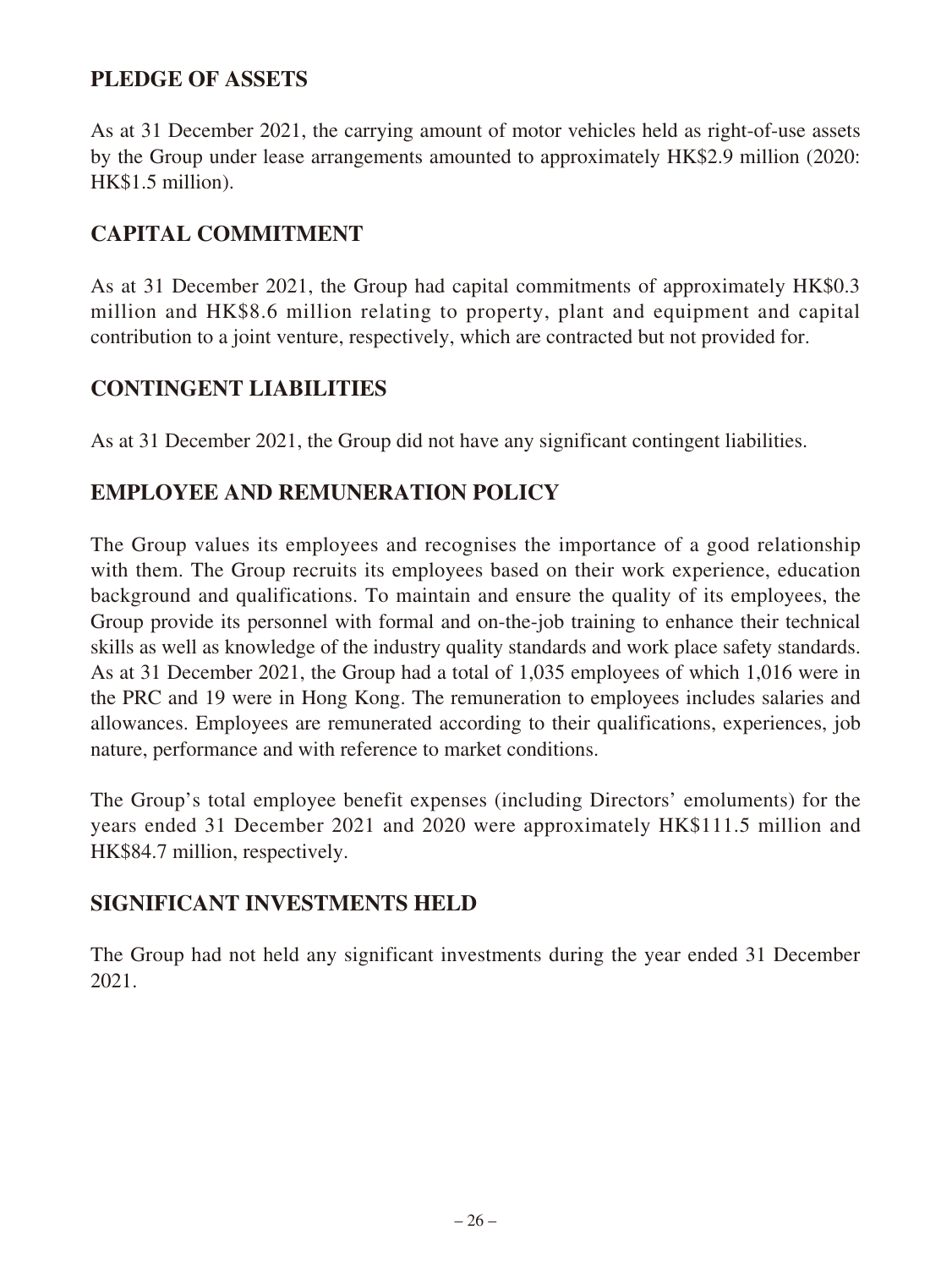# **MATERIAL ACQUISITIONS OR DISPOSALS OF SUBSIDIARIES, ASSOCIATES OR JOINT VENTURES**

There was no material acquisition or disposal of subsidiaries, associates and joint ventures by the Group during the year ended 31 December 2021.

# **FUTURE PLANS FOR MATERIAL INVESTMENTS OR CAPITAL ASSETS**

Save as disclosed in the Prospectus and the change in the use of proceeds, in particular, to continue to put on hold the expansion of the Group's production capacity by the construction of the new building in the Group's factory in Jiangxi, the PRC, the Group did not have other plan for material investments or acquisition of material capital assets as at 31 December 2021. Please refer to the sectioned headed "Use of Proceeds from the Share Offer" in this announcement for further details.

### **EVENTS AFTER THE REPORTING PERIOD**

There are no significant events affecting the Company and its subsidiaries which have occurred after the year ended 31 December 2021 and up to the date of this announcement.

### **USE OF PROCEEDS FROM THE SHARE OFFER**

With the Shares listed on the Stock Exchange on 16 July 2019 (the "**Listing Date**"), the net proceeds from the Share Offer, after deducting the listing expenses of approximately HK\$45.0 million, was approximately HK\$80.0 million (the "**Net Proceeds**").

As set out in the Company's announcement dated 19 November 2020, the Board resolved to change the proposed use of the remaining balance of the Net Proceeds (the "**2020 Unutilised Net Proceeds**") as at 30 June 2020 amounted to approximately HK\$56.0 million.

As set out in the Company's announcements dated 8 December 2021 and 21 December 2021, the Board resolved to further change the proposed use of the remaining balance of the 2021 Unutilised Net Proceeds as at 31 October 2021 (the "**2021 Unutilised Net Proceeds**") amounted to approximately HK\$17.8 million.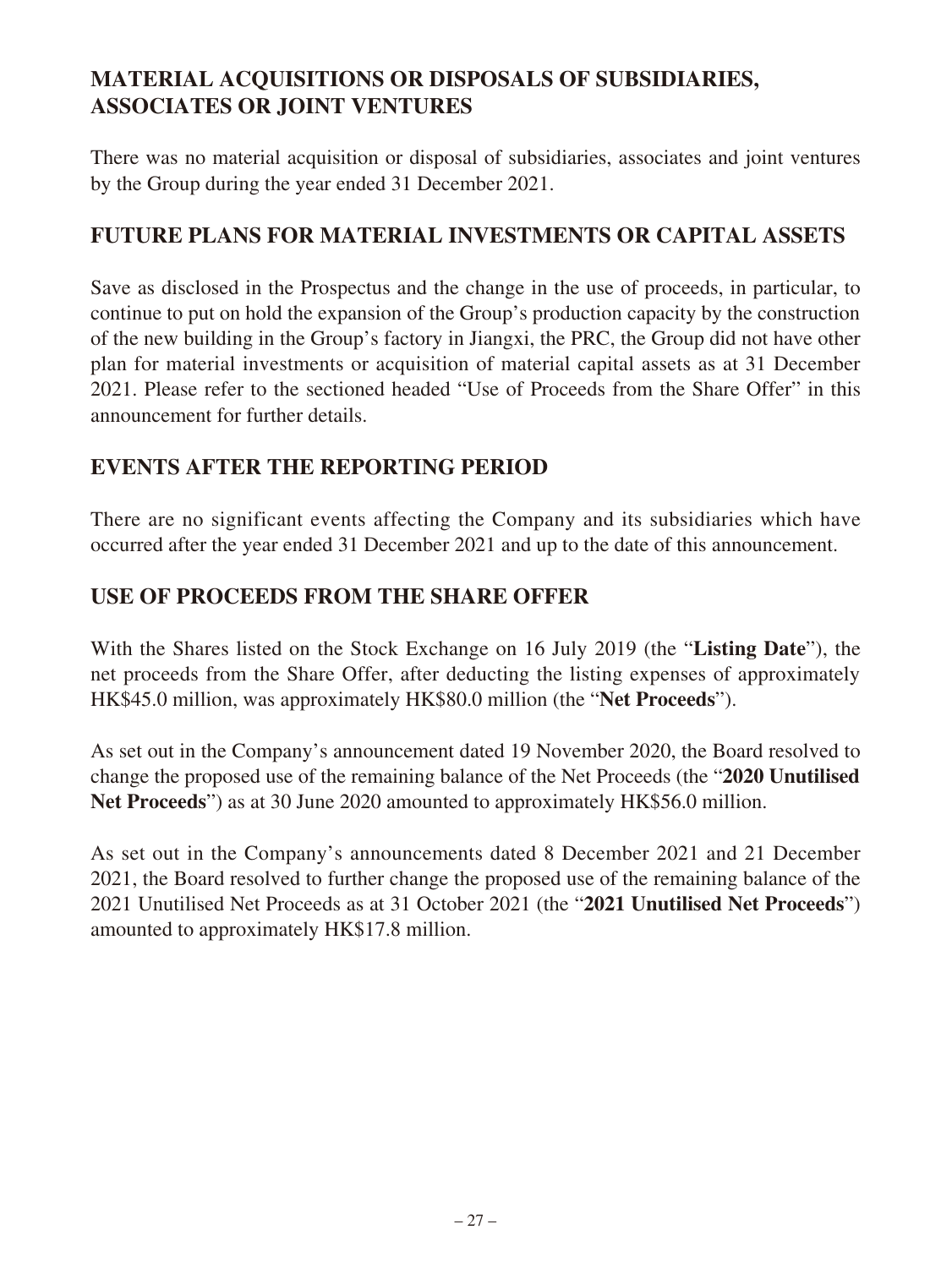The original proposed allocation of the Net Proceeds in accordance with the Prospectus (the "**Planned Use of Net Proceeds**"), the reallocation of the unutilised Net Proceeds and the actual usage of the unutilised Net Proceeds up to 31 December 2021 are set out below:

|                                                           | <b>Original</b><br>allocation<br>of the Net<br>Proceeds as<br>stated in the<br>Prospectus<br>HK\$'<br>million | <b>Revised</b><br>allocation<br>of the 2020<br><b>Unutilised</b><br><b>Net</b><br><b>Proceeds</b><br>HK\$'<br>million | <b>Unutilised</b><br>Proceeds as<br>at<br>1 January<br>2021<br>HK\$'<br>million | <b>Actual</b><br>usage of<br>the 2020<br><b>Unutilised</b><br><b>Net</b><br><b>Proceeds</b><br>for the<br>Net period from<br>1 January<br>2021 to<br>31 October<br>2021<br>HK\$'<br>million | <b>Unutilised</b><br><b>Net</b><br><b>Proceeds</b><br>as at 31<br><b>October</b><br>2021<br>HK\$'<br>million | allocation<br>of the Net<br><b>Proceeds</b><br>HK\$'<br>million | <b>Actual</b><br>usage of<br>the 2021<br><b>Unutilised</b><br><b>Net</b><br><b>Proceeds</b><br>for the<br>Further period from<br>Revised 1 November<br>2021 to 31<br><b>December</b><br>2021<br>HK\$'<br>million | <b>Unutilised</b><br><b>Net</b><br><b>Proceeds</b><br>2021<br>HK\$'<br>million | <b>Expected</b><br>as at 31 timeline for<br>December usage of Net<br><b>Proceeds</b> |
|-----------------------------------------------------------|---------------------------------------------------------------------------------------------------------------|-----------------------------------------------------------------------------------------------------------------------|---------------------------------------------------------------------------------|---------------------------------------------------------------------------------------------------------------------------------------------------------------------------------------------|--------------------------------------------------------------------------------------------------------------|-----------------------------------------------------------------|------------------------------------------------------------------------------------------------------------------------------------------------------------------------------------------------------------------|--------------------------------------------------------------------------------|--------------------------------------------------------------------------------------|
| Strengthen the Group's<br>production capacity             | 43.2                                                                                                          | 22.4                                                                                                                  | 18.1                                                                            | 5.2                                                                                                                                                                                         | 12.9                                                                                                         |                                                                 |                                                                                                                                                                                                                  |                                                                                |                                                                                      |
| Repay the Group's<br>bank borrowings<br>Promote corporate | 12.4                                                                                                          |                                                                                                                       |                                                                                 |                                                                                                                                                                                             |                                                                                                              |                                                                 |                                                                                                                                                                                                                  |                                                                                |                                                                                      |
| image and brand<br>building<br>Enhance design             | $8.8\,$                                                                                                       | 4.5                                                                                                                   | 3.5                                                                             | 2.4                                                                                                                                                                                         | 1.1                                                                                                          |                                                                 |                                                                                                                                                                                                                  |                                                                                |                                                                                      |
| and development<br>capabilities<br><b>Enhance</b> quality | 7.2                                                                                                           | 5.3                                                                                                                   | 3.4                                                                             | 0.6                                                                                                                                                                                         | 2.8                                                                                                          |                                                                 |                                                                                                                                                                                                                  |                                                                                |                                                                                      |
| assurance capabilities<br>General working<br>capital      | 3.6<br>4.8                                                                                                    | 1.4<br>22.4                                                                                                           | 0.7<br>20.0                                                                     | 0.7<br>19.0                                                                                                                                                                                 | 1.0                                                                                                          | 17.8                                                            | 0.5                                                                                                                                                                                                              | 17.3                                                                           | By 31<br>December<br>2022                                                            |
|                                                           | 80.0                                                                                                          | 56.0                                                                                                                  | 45.7                                                                            | 27.9                                                                                                                                                                                        | 17.8                                                                                                         | 17.8                                                            | 0.5                                                                                                                                                                                                              | 17.3                                                                           |                                                                                      |

The actual usage of the Net Proceeds for the year ended 31 December 2021 was approximately HK\$28.4 million, comprising (i) approximately HK\$5.2 million for the purpose of strengthening the Group's production capacity; (ii) approximately HK\$2.4 million for the purpose of promoting corporate image and brand building; (iii) approximately HK\$0.6 million for the purpose of enhancing design and development capabilities; (iv) approximately HK\$0.7 million for the purpose of enhancing quality assurance capabilities; and (v) approximately HK\$19.5 million for the purpose of general working capital.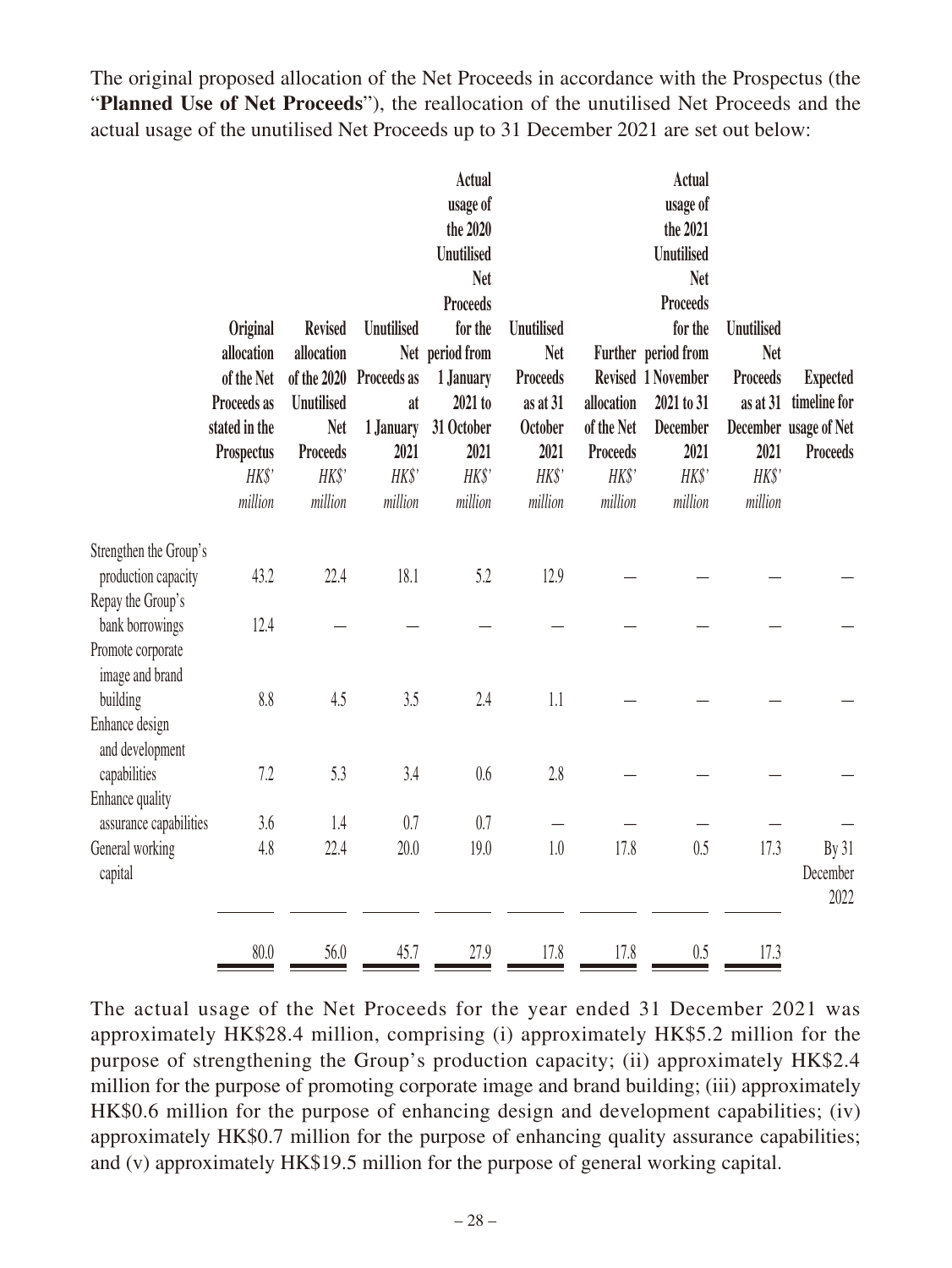During the year ended 31 December 2021, the operating environment of the Group continued to be challenged by the continuing COVID-19 situation, thus the Group has prudently further prolonged the timeline for its business plans as compared to the expected timeline set out in the Company's announcements dated 5 August 2020 and 19 November 2020, and reallocated the proportion of the 2021 Unutilised Net Proceeds to be used, details of which have been disclosed in the announcements of the Company dated 8 December 2021 and 21 December 2021.

Given the challenging economic environment in the coming years and the development of COVID-19 situation worldwide is still fluctuating, the Directors have decided to continue to put on hold the expansion of the Group's production capacity by the construction of the new building in Jiangxi production base.

# **SHARE OPTION SCHEME**

On 22 June 2019, the then sole Shareholder of the Company approved and conditionally adopted a share option scheme (the "**Share Option Scheme**") to enable the Company to grant options to eligible participants as incentives and rewards for their contribution to the Group. Unless otherwise cancelled or amended, the Share Option Scheme will remain in force for 10 years from that date. No option has been granted up to the date of this announcement.

# **COMPLIANCE WITH THE CORPORATE GOVERNANCE CODE**

The Company is committed to maintain a high standard of corporate governance to safeguard the interests of the Shareholders, enhance corporate value, formulate its business strategies and policies, and enhance its transparency and accountability.

The Company has adopted the Corporate Governance Code (the "**CG Code**") as set out in Appendix 14 to the Rules Governing the Listing of Securities on the Stock Exchange (the "**Listing Rules**") as its own code of corporate governance. The Board is of the view that the Company has complied with all the applicable code provisions of the CG Code during the year ended 31 December 2021.

# **COMPLIANCE WITH THE MODEL CODE FOR SECURITIES TRANSACTIONS BY DIRECTORS**

The Company has adopted the Model Code for Securities Transactions by Directors of Listed Issuers (the "**Model Code**") as set out in Appendix 10 to the Listing Rules as its own code of conduct regarding securities transactions by the Directors.

All Directors have confirmed, following specific enquiry by the Company that they have complied with the Model Code during the year ended 31 December 2021.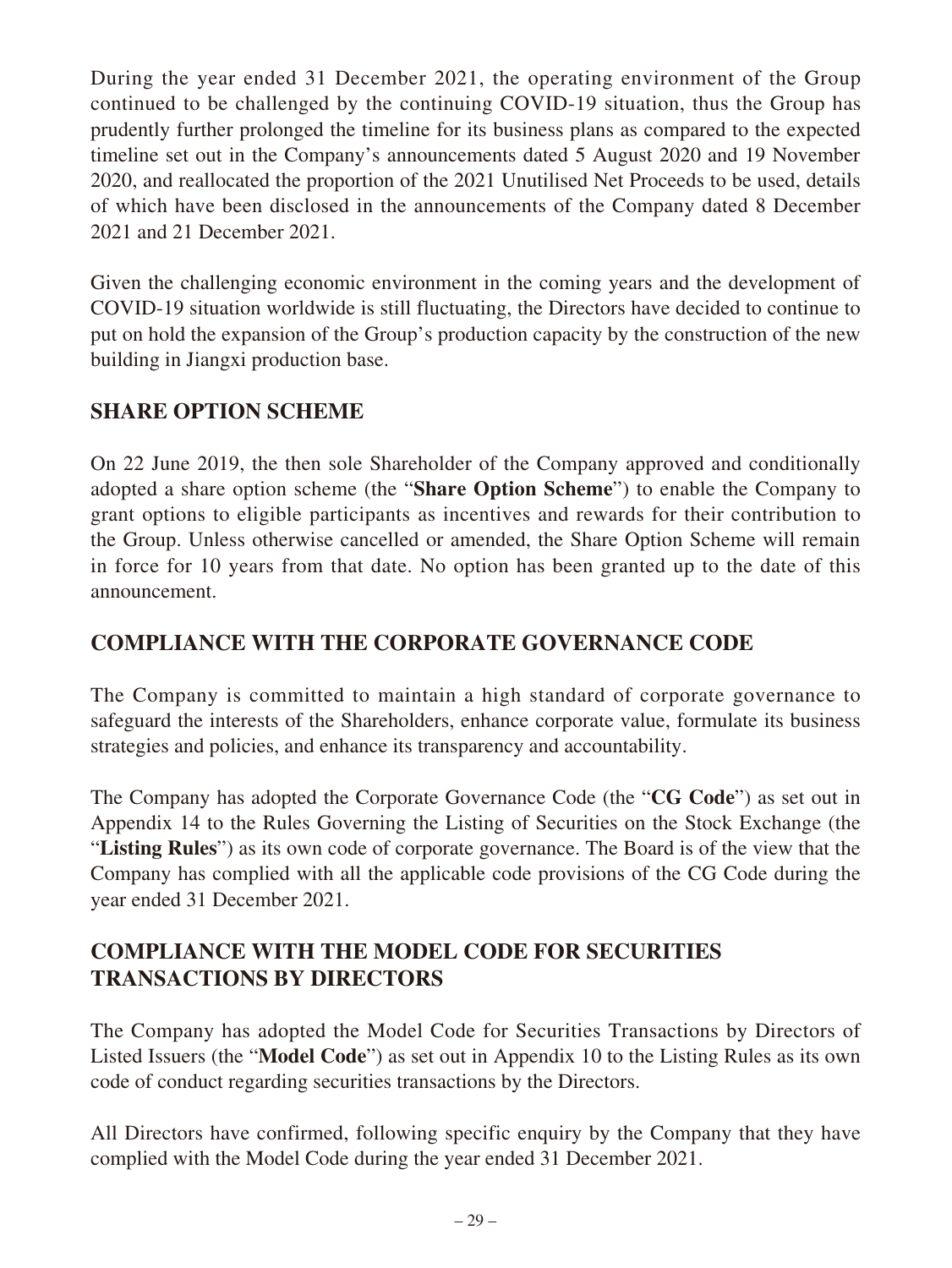## **DIVIDENDS**

The Board does not recommend the payment of a final dividend for the year ended 31 December 2021 (2020: Nil).

### **CLOSURE OF REGISTER OF MEMBERS**

The register of members of the Company will be closed from Tuesday, 24 May 2022 to Friday, 27 May 2022, both days inclusive, for the purpose of ascertaining Shareholders' entitlement to attend and vote at the forthcoming AGM to be held on Friday, 27 May 2022. In order to be eligible to attend and vote at the AGM, all transfer documents accompanied by the relevant share certificates must be lodged for registration with the Company's branch share registrar in Hong Kong, Tricor Investor Services Limited, at Level 54, Hopewell Centre, 183 Queen's Road East, Hong Kong for registration no later than 4:30 p.m. on Monday, 23 May 2022.

# **PURCHASE, SALE OR REDEMPTION OF LISTED SECURITIES OF THE COMPANY**

During the year ended 31 December 2021, neither the Company nor any of its subsidiaries has purchased, sold or redeemed any of the Company's listed securities.

### **SCOPE OF WORK OF RSM HONG KONG**

The financial figures in respect of the Group's consolidated statement of financial position, consolidated statement of profit or loss, consolidated statement of profit or loss and other comprehensive income and the related notes thereto for the year ended 31 December 2021 as set out in this announcement have been agreed by the Group's auditors, RSM Hong Kong, to the amounts set out in the Group's consolidated financial statements for the year. The work performed by RSM Hong Kong in this respect did not constitute an assurance engagement in accordance with Hong Kong Standards on Auditing, Hong Kong Standards on Review Engagements or Hong Kong Standards on Assurance Engagements issued by the Hong Kong Institute of Certified Public Accountants and consequently, no assurance has been expressed by RSM Hong Kong on this announcement.